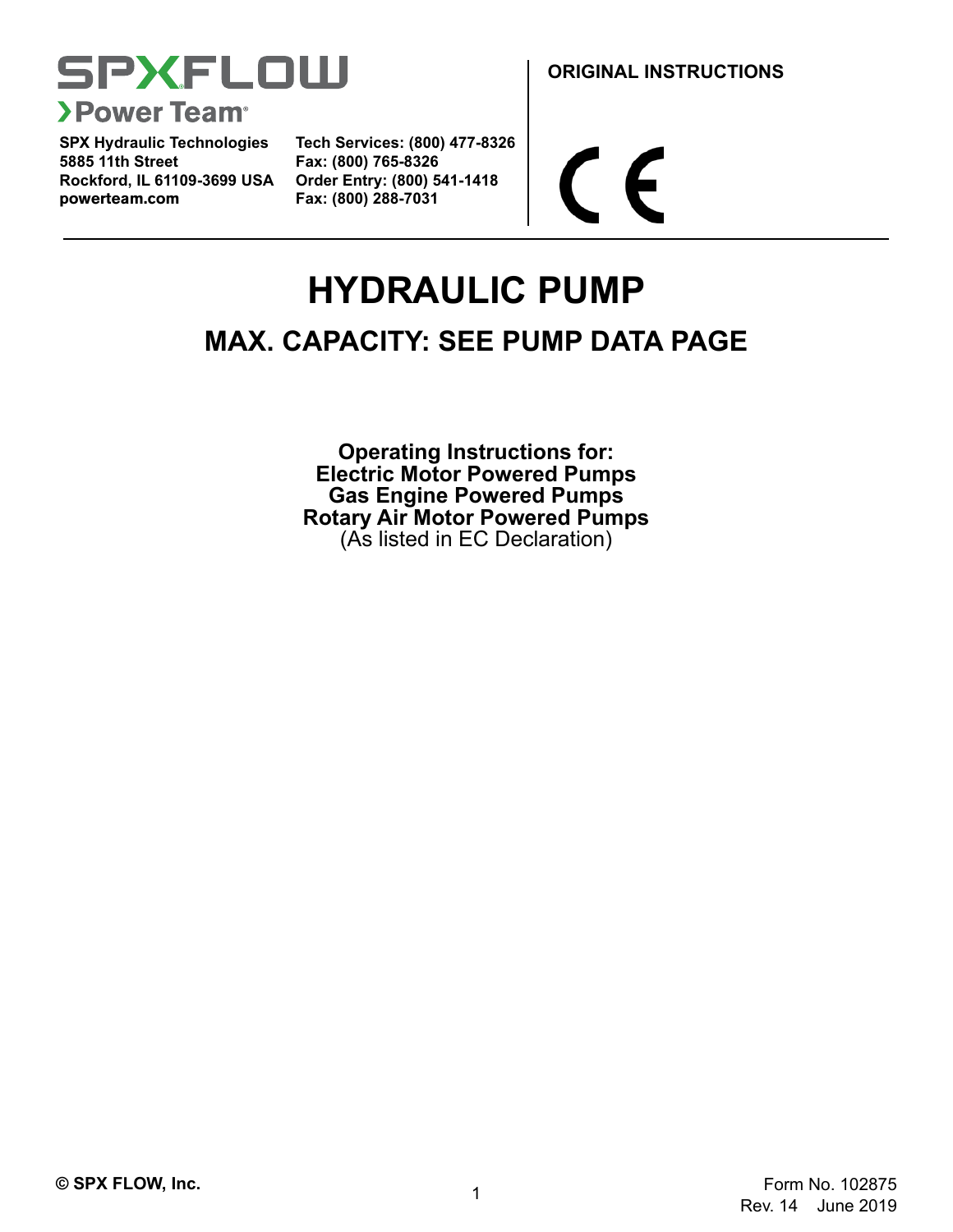# **CONTENTS**

| $1_{-}$        | Filling The Pump Reservoir or Bladder                                                |     |
|----------------|--------------------------------------------------------------------------------------|-----|
| 2.             | <b>Hydraulic Connections</b>                                                         | 9   |
| 3.             | <b>Bleeding The System</b>                                                           | 9   |
|                |                                                                                      | 10  |
| 1.             | <b>OPERATING THE PUMP FOR THE FIRST TIME:</b>                                        | 10  |
| 2.             | <b>ELECTRIC PUMP</b>                                                                 | 11  |
| 3.             | <b>GAS PUMP</b>                                                                      | 11  |
| 4.             | <b>AIR PUMP</b>                                                                      | 11  |
|                |                                                                                      | .13 |
| 1.             | 2-Position, 2-Way Manual Valve Used With Single-acting Cylinder (Figure 1)           | 13  |
| 2.             | 3-Position, 3-Way Manual Valve Used With Single-acting Cylinders (Figure 3)          | 14  |
| 3.             | 3-Position, 4-Way Manual Valve used with Double-acting Cylinders (Figure 3)          | 14  |
| 4.             | "Posi-Check" Valves                                                                  | 16  |
| 5.             | <b>Automatic Dump Valve</b>                                                          | 16  |
| 6.             | Solenoid Controlled, Pilot Operated Valve Used With Single-acting Cylinders          | 17  |
| 7 <sub>1</sub> | Solenoid Controlled, Pilot Operated Valve Used With Double-acting Cylinders          | 18  |
| 8.             | Solenoid Controlled, Air Operated Valve Used With Single- or Double-acting Cylinders | 18  |
|                |                                                                                      | 19  |
| 1.             | Adjusting The Pressure Regulating Valve                                              | 19  |
| 2.             | <b>Adjusting The Pressure Switch</b>                                                 | 20  |
|                |                                                                                      | 21  |
| 1.             | Checking The Hydraulic Fluid and Filling The Reservoir                               | 21  |
| 2.             | Checking The Hydraulic Fluid And Filling The Bladder                                 | 21  |
| 3.             | <b>Maintenance Cleaning</b>                                                          | 22  |
| 4.             | Lubrication (Air Driven Motor Only)                                                  | 22  |
| 5.             | Engine Oil (Gas Engine Only)                                                         | 22  |
| 6.             | Reservoir Vent Air Filter (Optional for all pumps except PR10 series)                | 22  |
| 7 <sub>1</sub> | Draining And Cleaning The Reservoir (Except Bladder Type, See Below)                 | 22  |
| 8.             | Draining And Cleaning The Bladder                                                    | 23  |
|                |                                                                                      | .23 |
|                |                                                                                      | .28 |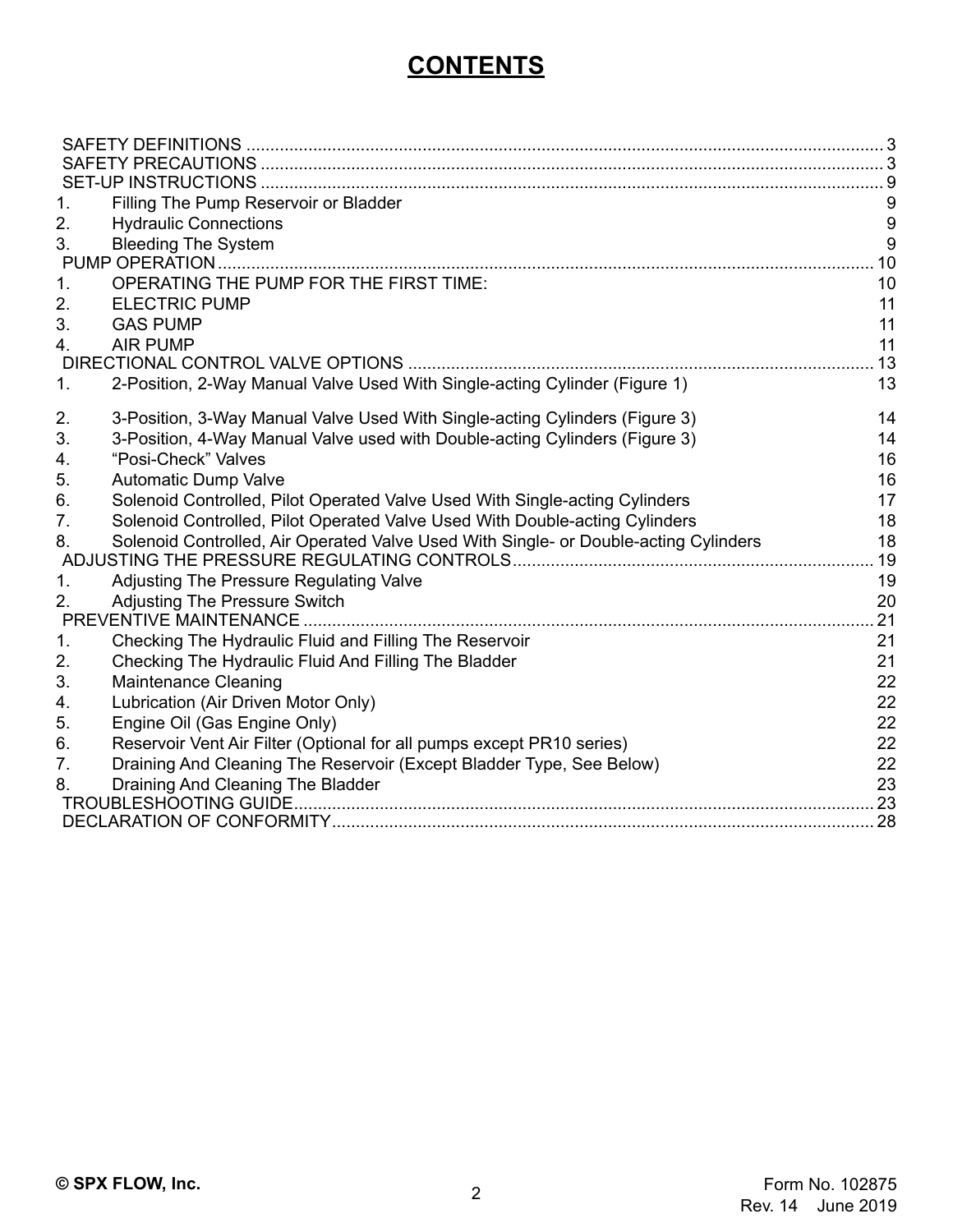# **SAFETY DEFINITIONS**

<span id="page-2-0"></span>**Safety symbols are used to identify any action or lack of action that can cause personal injury. Your reading and understanding of these safety symbols is very important.**



**Danger is used only when your action or lack of action will cause serious human injury or death.**



**Warning is used to describe any action or lack of action where a serious injury can occur.**



**Dangerous voltage is used to describe any action or lack of action that couldcause serious personal injury or death from high voltage electricity.**

### **IMPORTANT**

**Important is used when action or lack of action can cause equipment failure, either immediate or over a long period of time.**

# **SAFETY PRECAUTIONS**

**These instructions are intended for end-user application needs. Many problems with new equipment are caused by improper operation or installation. For a detailed parts list or to locate a Power Team Authorized Hydraulic Service Center contact your nearest Power Team facility. A list of all Power Team facilities is located at the end of this document.**



**It is the operator's responsibility to read and understand the following safety statements,**

- **• Only qualified operators should install, operate, adjust, maintain, clean, repair, or transport this machinery.**
- **• These components are designed for general use in normal environments. These components are not specifically designed for lifting and moving people, agri-food machinery, certain types of mobile machinery or special work environments such as: explosive, flammable or corrosive. Only the user can decide the suitability of this machinery in these conditions or extreme environments. Power Team will supply information necessary to help make these decisions.**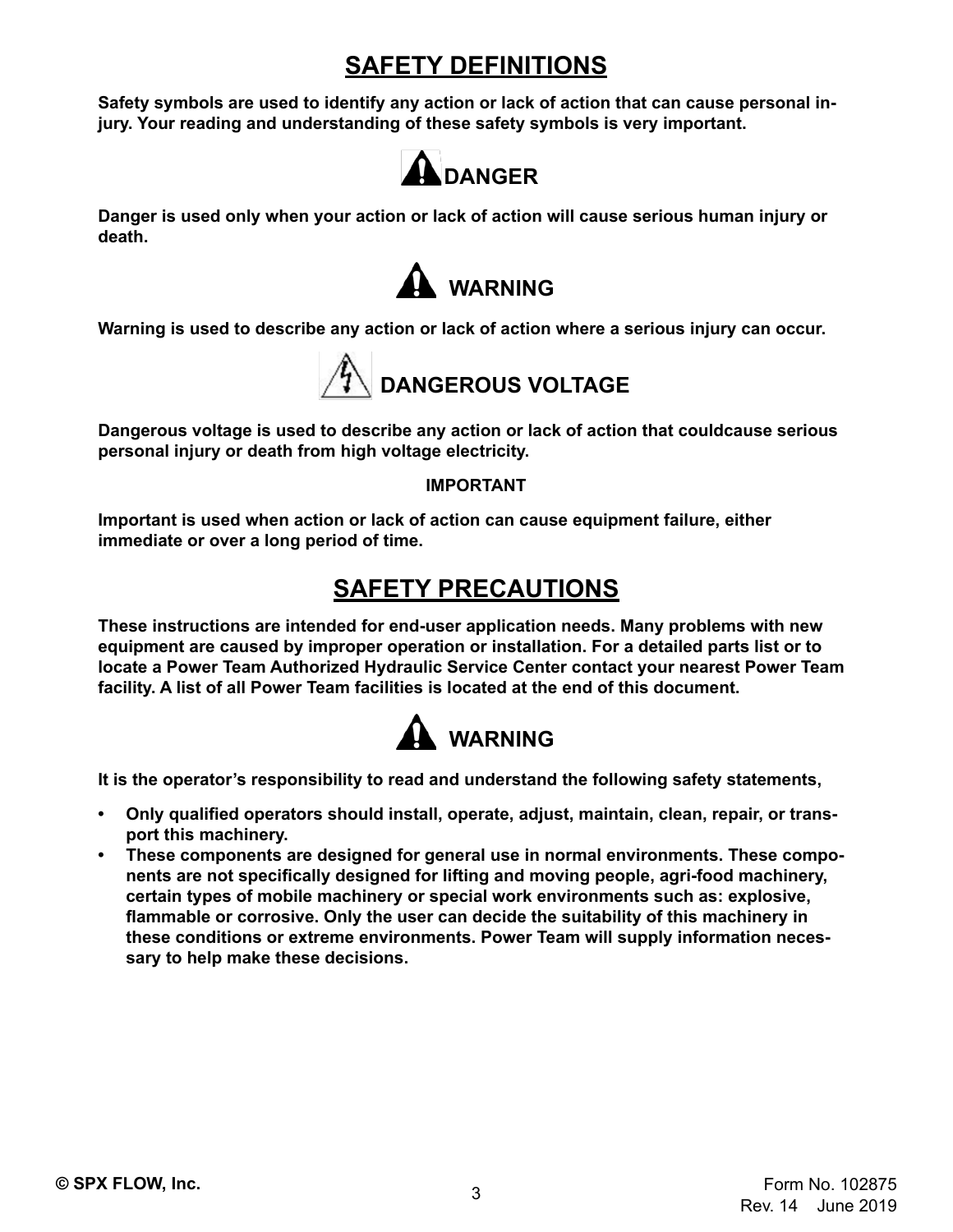

### **To help prevent personal injury,**

**tives and standards.**

### **GENERAL**

- **• Always wear eye protection whenever operating hydraulic equipment.**
- **• Always wear hearing protection as required. Refer to the sound level (dB[A]) chart.**





**• Hydraulic equipment must be assembled correctly and then checked for proper function before use. Use hydraulic components of the same hydraulic pressure ratings. An appropriate hydraulic pressure gauge is recommended to monitor pressure.**

**• Operation, repair, or maintenance of hydraulic equipment should be performed by a qualified person who understands the proper function of hydraulic equipment per local direc-**

**• Never place your hands or other body parts near a hydraulic fluid leak. Never use your hands or other body parts to check for a possible leak. High pressure fluid can be injected under your skin causing serious injury and/or infection.**



- **• High pressure fluid is present throughout a hydraulic system. Always use caution when operating, repairing, or maintaining this equipment. Before beginning any work on any hydraulic system component, stop the equipment, disconnect from its power source, and relieve all pressure in all parts of the system. Do not tamper with the internal hydraulic relief valve settings.**
- **• Avoid exposing hydraulic equipment (especially hoses) to extreme high or low temperatures. Damage to equipment or failure may result and cause loss of control or injury to the operator.**
- **• Exercise caution to avoid the risk of fire.**
- **• Do not drop any hydraulic system components. Damage to the equipment and/or injury may result.**
- **• Avoid slipping or falling by cleaning up any oil spills.**
- **• Avoid back injury by always lifting equipment carefully.**
- **• It is strongly recommended to view the Power Team Hydraulic Safety video tape before using hydraulic equipment.**

### **POWER SUPPLY**

### **Electric**



### **Electrical Shock or Electrocution**

- **• Any electrical work must be done and tested by a qualified electrician per local directives and standards.**
- **• Disconnect the pump from the power supply and relieve pressure before removing the motor case cover or performing maintenance or repair.**
- **• Never use an ungrounded power supply with this unit.**
- **• If the power cord is damaged or wiring is exposed, replace or repair immediately.**
- **• Changing the voltage on this unit is an involved, and if improperly performed, hazardous procedure. Consult the manufacturer for specific information before attempting any rewiring.**
- **• All PE55 Series pump motors must be wired for clockwise (CW) rotation when viewed from the lead end (top) of the motor. PE8 Series, PE17 Series, PE30 Series, PR10 Series, and PE46 Series pump motors must be wired for counterclockwise (CCW) rotation when viewed from the lead end (top) of the motor.**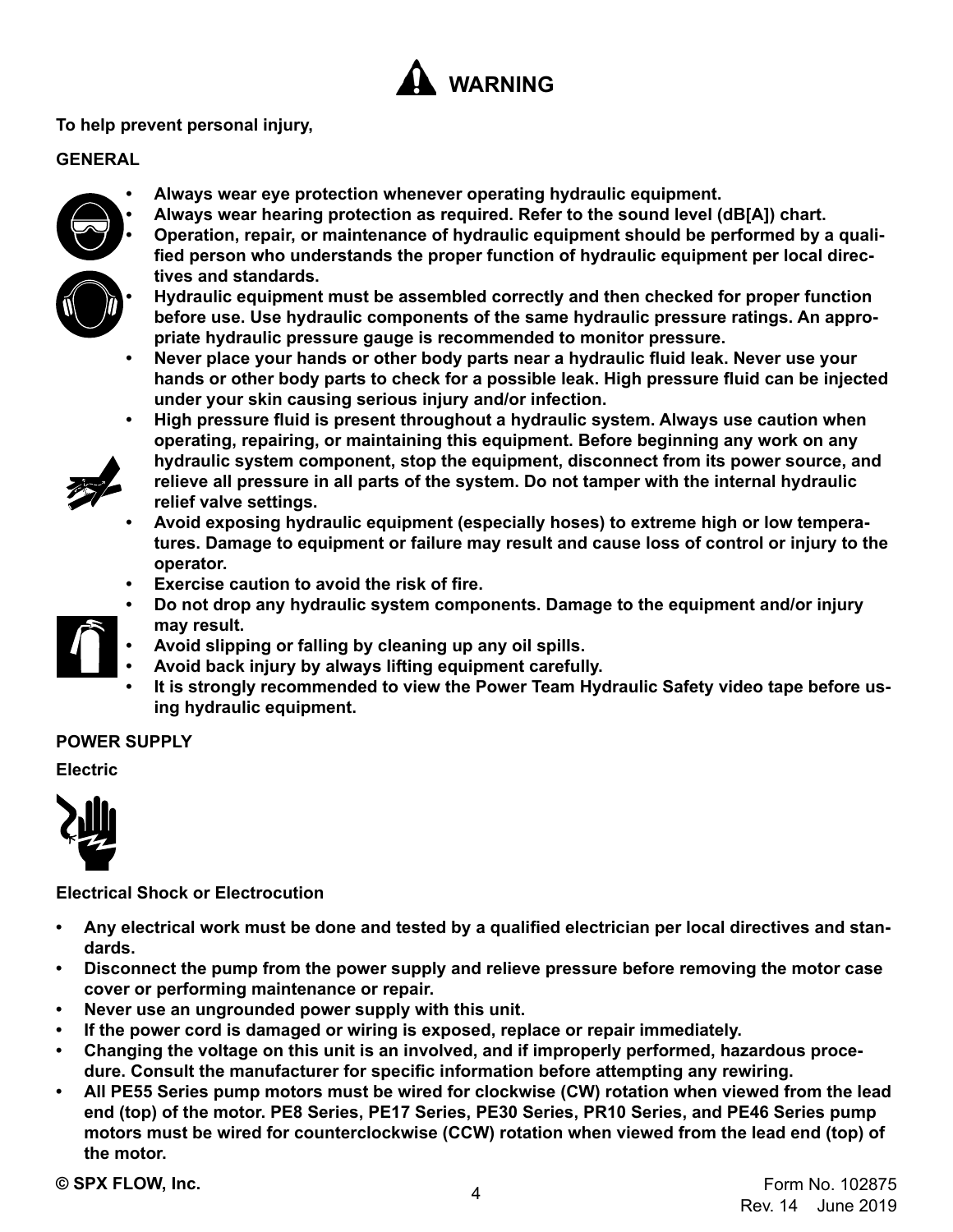- **• Check the total amperage draw for the electrical circuit you will be using. (For example: Do not plug a pump or pumps that may draw 25 amps into a 20 amp fused electrical circuit.)**
- **• Do not attempt to increase the powerline capacity by replacing a fuse with another fuse of higher value. Overheating of the powerline and the possibility of a fire will result.**
- **• To rewire a motor from one voltage to another or when a flow control valve is changed between manual and solenoid, consult the electrical schematic in the pump's parts list.**
- **• Electric pumps should never be exposed to rain or water which could cause personal electrical hazard.**
- **• Avoid conditions which can cause damage to the power cord such as abrasion, crushing, sharp cutting edges, or corrosive environment. Damage to the power cord can cause an electrical hazard.**

### **Gasoline Engine**







**No Smoking No Open Flame Flammable**

- **• Read the instruction manual for the gasoline engine before using for correct operating procedure.**
- **• Turn off the engine and relieve pressure when not in use or when working on any part of the system.**
- **• Proper ventilation is critical during refueling.**
- **• Do not allow fuel to splash on the engine when refueling.**
- **• Do not add fuel when the engine is running or hot. Sheet No. 2 of 8**

### **Air Driven Motor**

- **• A quick disconnect must be installed in the air line to the pump.**
- **• Disconnect air supply and relieve pressure when pump is not in use or when breaking any connection in the hydraulic system.**
- **• Control circuit must comply with local directives and standards.**

### **HYDRAULIC HOSES AND FLUID TRANSMISSION LINES**

- **• Avoid straight line tubing connections in short runs. Straight line runs do not provide for expansion and contraction due to pressure and/or temperature changes. See diagrams in "Set-up Instructions" section of this form.**
- **• Eliminate stress in the tube lines. Long tubing runs should be supported by brackets or clips. Tubes through bulkheads must have bulkhead fittings. This makes easy removal possible and helps support the tubing.**
- **• Before operating the pump, all hose connections must be tightened with the proper tools. Do not overtighten. Connections should only be tightened securely and leak-free. Overtightening can cause premature thread failure or high pressure fittings to split at pressures lower than their rated capacities.**
- **• Should a hydraulic hose ever rupture, burst, or need to be disconnected, immediately shut off the pump and release all pressure. Never attempt to grasp a leaking pressurized hose with your hands. The force of escaping hydraulic fluid could cause serious injury.**
- **• Do not subject the hose to potential hazard such as fire, sharp surfaces, extreme heat or cold, or heavy impact. Do not allow the hose to kink, twist, curl, crush, cut, or bend so tightly that the fluid flow within the hose is blocked or reduced. Periodically inspect the hose for wear, because any of these conditions can damage the hose and possibly result in personal injury. Never repair with tape.**
- **• Do not use the hose to move attached equipment. Stress can damage the hose and possibly cause personal injury.**
- **• Hose material and coupler seals must be compatible with the hydraulic fluid used. Hoses also must not come in contact with corrosive materials such as creosote-impregnated objects and some**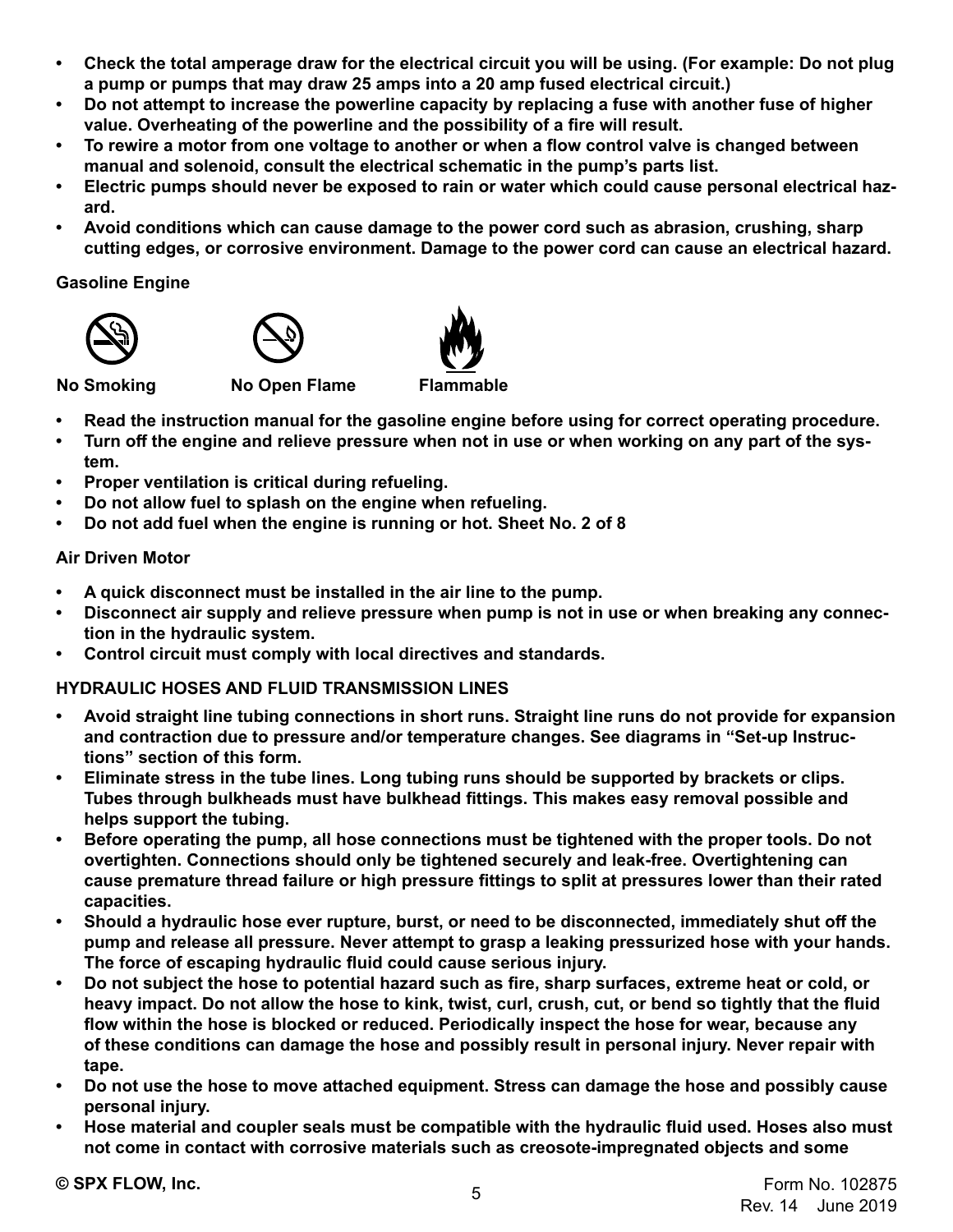**paints. Hose deterioration due to corrosive materials can result in personal injury. Consult the manufacturer before painting a hose. Never paint a coupler.**

### **PUMP**

- **• Do not exceed the hydraulic pressure rating noted on the pump nameplate or tamper with the internal high pressure relief valve. Creating pressure beyond rated capacities can result in personal injury.**
- **• Before replenishing the fluid level, retract the system to prevent overfilling the pump reservoir or bladder. An overfill can cause personal injury due to excess reservoir or bladder pressure created when the cylinders are retracted.**
- **• Always shut off the motor or engine and relieve pressure before breaking any connections in the system.**
- **• The motor or engine is the major part of the weight of the pump. Always take this into consideration when lifting or moving the pump.**

### **CYLINDER**

- **• Do not exceed the rated capacities of the cylinders. Excess pressure can result in personal injury.**
- **• Do not set poorly balanced or off-center loads on a cylinder. The load can tip and cause personal injury.**
- **• Read and understand the cylinder operating instructions and warning decals before using the cylinder.**



**A double-acting cylinder or ram must have both hoses and all couplers securely connected to both ports. If one of the two ports is restricted or becomes disconnected, pressure will build and the cylinder, hose or coupler can burst, possibly causing serious injury or death.**

### **HYDRAULIC FLUIDS**

- **• Properly dispose of all fluids, components, and assemblies at the end of their useful life.**
- **• Hydraulic fluid should be compatible with all hydraulic components.**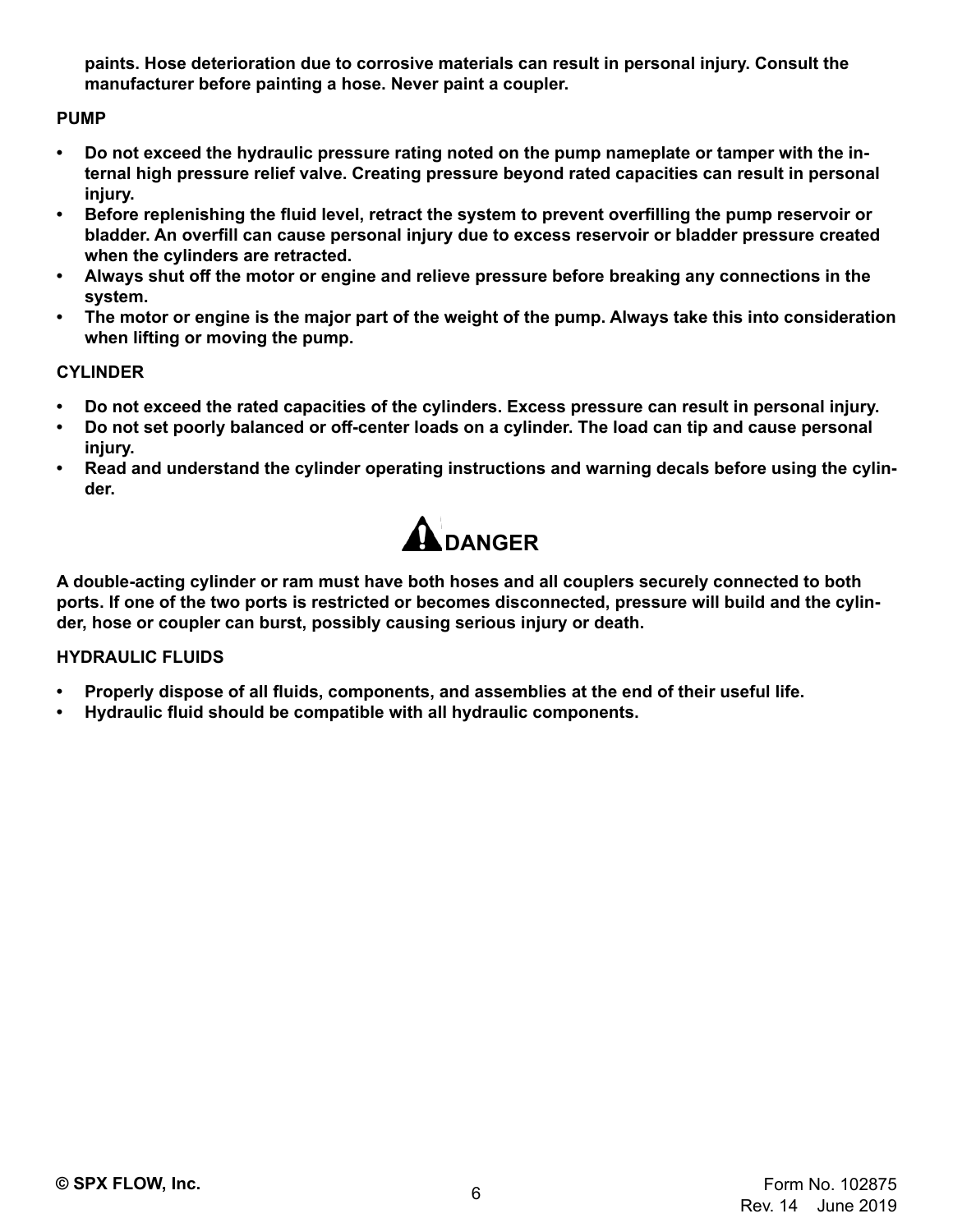# **HYDRAULIC PUMP**

5,000 OR 10,000 PSI

Definition: A hydraulic pump delivers hydraulic fluid under pressure through the use of compressed air, an electric motor, or a gas engine as a power source.

| Pump               | kw   | dB(A) at Idle and 700 Bar |
|--------------------|------|---------------------------|
| <b>PE8 Series</b>  | .37  | 82/86                     |
| <b>PE17 Series</b> | .37  | 67/81                     |
| PA17 Series        | 1.12 | 94/95                     |
| PE30 Series        | .74  | 82/87                     |
| PG30 Series        | 1.49 | 90/96                     |
| PE46 Series        | 1.12 | 77/81                     |
| PA46 Series        | 2.24 | 91/94                     |
| PE55 Series        | 3.1  | 89/94                     |
| PA55 Series        | 2.24 | 83/89                     |
| PG55 Series        | 2.98 | 90/96                     |
| PR10 Series        | .19  | 65/72                     |
| PG18 Series        | 1.86 | 90/96                     |
| PG120 Series       | 4.1  | 90/96                     |
| PQ120 Series       | 2.24 | 77/81                     |
| PG400 Series       | 14.9 | 90/96                     |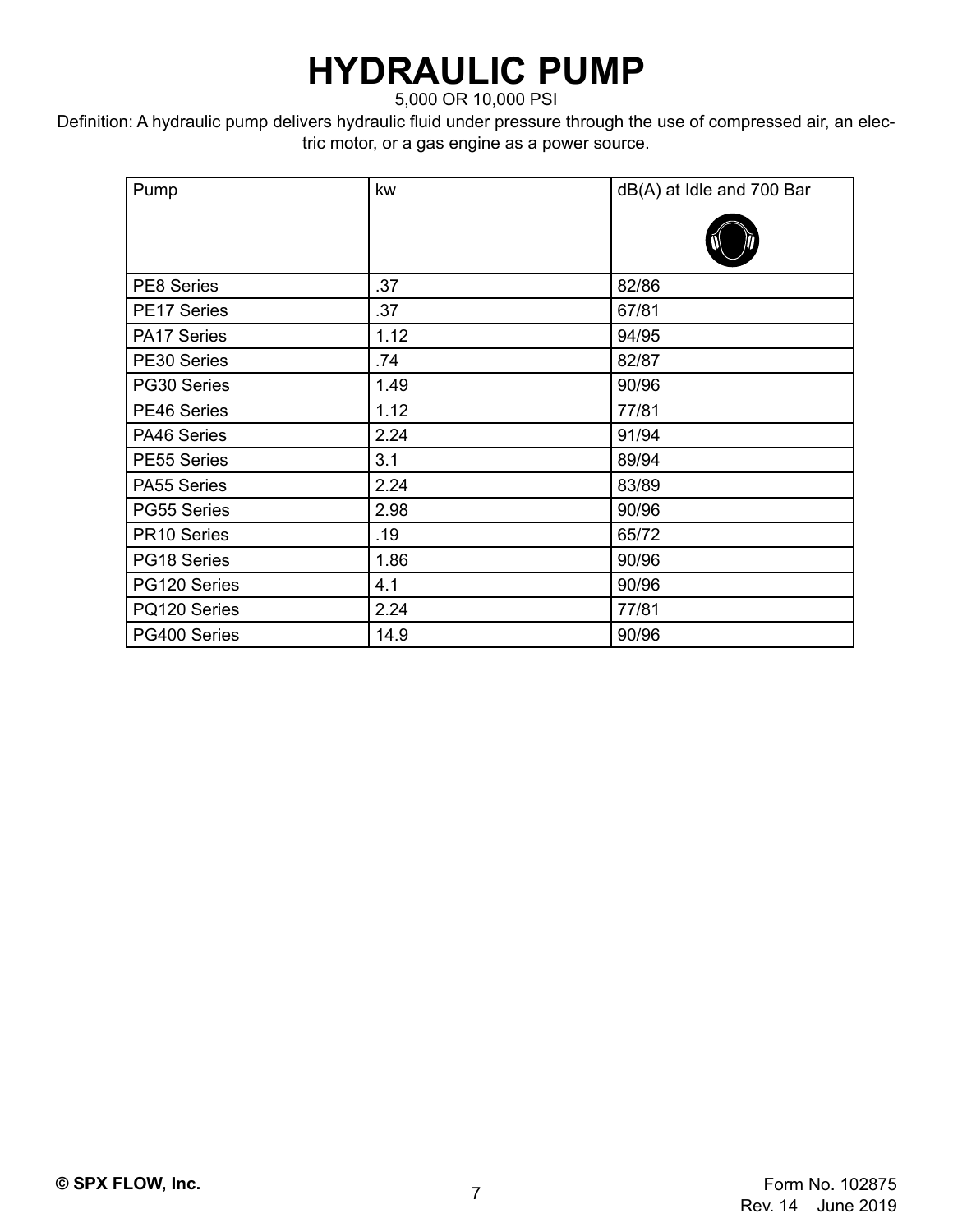### **JET MOTOR**



**NOTE**

- **• Carefully inspect the pump upon arrival. The carrier, not the manufacturer, is responsible for any damage resulting from shipment.**
- **• The customer can choose from a variety of motors, controls, reservoirs, and other options. These instructions will include directions for options that your particular pump may not have.**
- **• Do not change motors without consulting the pump manufacturer's Technical Services Department.**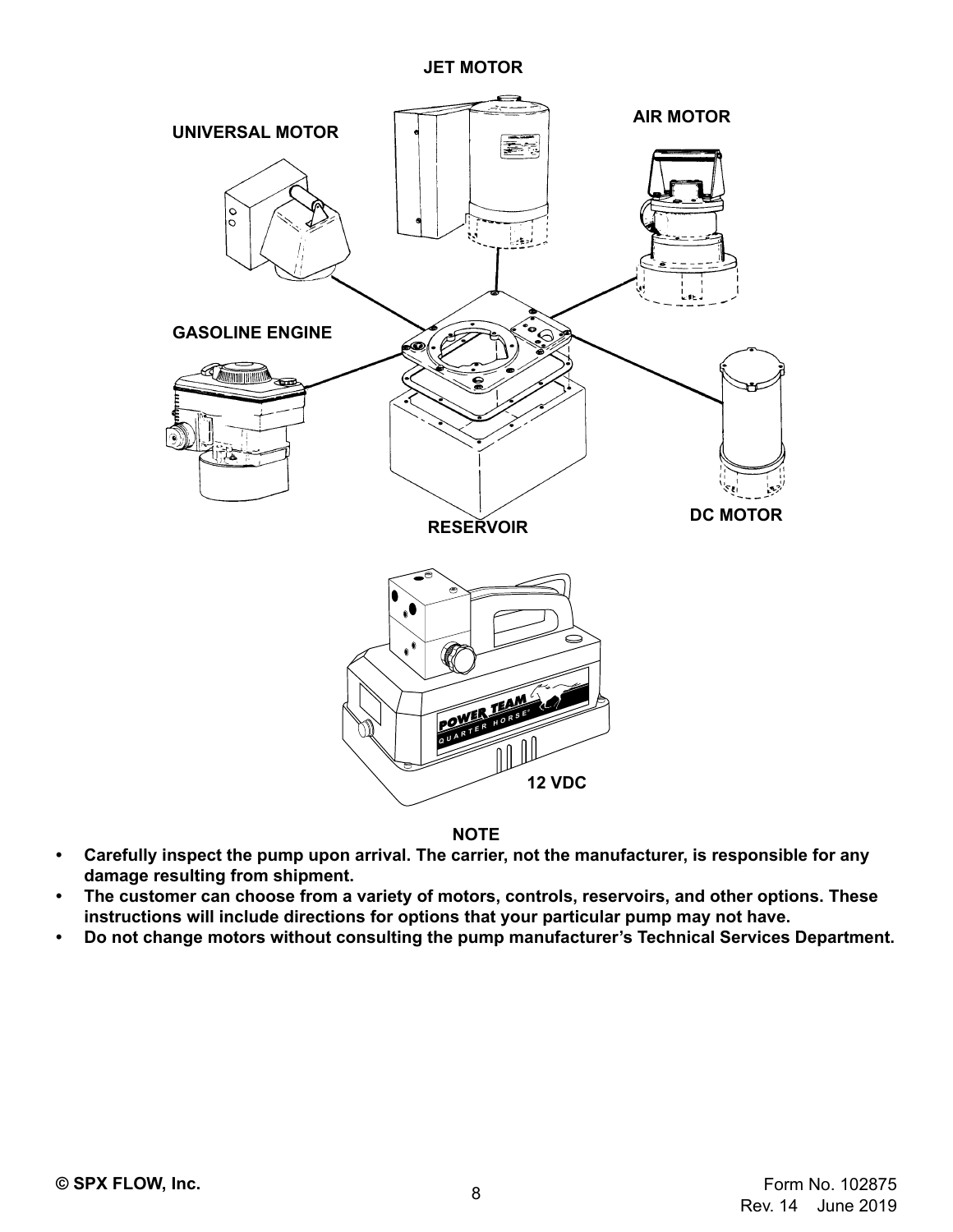# **SET-UP INSTRUCTIONS**

### <span id="page-8-0"></span>**1. Filling The Pump Reservoir or Bladder**

### **NOTE**

**Most pumps are shipped without hydraulic fluid in the reservoir. Hydraulic fluid may have been shipped with the pump in a separate container. If hydraulic fluid is needed, use 215 SSU @ 100° F (47 cSt @ 38° C) hydraulic fluid. Pumps with a bladder are shipped with hydraulic fluid in the bladder.**

- A. Clean the area around the filler cap to remove all dust and grit. Any dirt or dust in the hydraulic fluid can damage the polished surfaces and precision-fit components of this pump.
- B. Retract all cylinder(s) to their return position.
- C. Remove the filler cap and insert a clean funnel with a filter. Fill the reservoir with hydraulic fluid to 1" (25,4 mm) (PE8, PE17 & PE30 series pumps to 1-1/2" [38, 1 mm]) from the cover plate. PR10 series pump bladder must be filled completely. Replace the filler cap.

### **IMPORTANT**

**For PR10 series pumps, tighten filler cap 1/2 - 1 turn after O-ring contacts sealing surface. Overtightening can cause pump damage on bladder equipped pumps.**

### **2. Hydraulic Connections**

Remove the thread protectors or dust covers from the hydraulic ports if applicable. Clean the areas around the fluid ports of the pump and cylinder. Inspect all threads and fittings for signs of wear or damage, and replace as needed. Clean all hose ends, couplers and union ends. Connect all hose assemblies to the pump and cylinder. Use an approved, high-grade pipe thread sealant to seal all hydraulic connections. Tighten securely and leakfree but do not overtighten.

Hydraulic lines and fittings can act as restrictors as the cylinder or ram retracts. The restricting or slowing of the fluid flow causes back pressure that slows the cylinder's or ram's return. Return speed also varies because of the application, condition of the cylinder or ram, inside diameter of hose or fitting, length of the hose, and the temperature and viscosity of the hydraulic fluid.



### **3. Bleeding The System**

<sup>9</sup> **© SPX FLOW, Inc.** Form No. 102875 After all connections are made, the hydraulic system must be bled of any trapped air. Refer to the diagrams below.<br>© **SPX FLOW, Inc.** 

Rev. 14 June 2019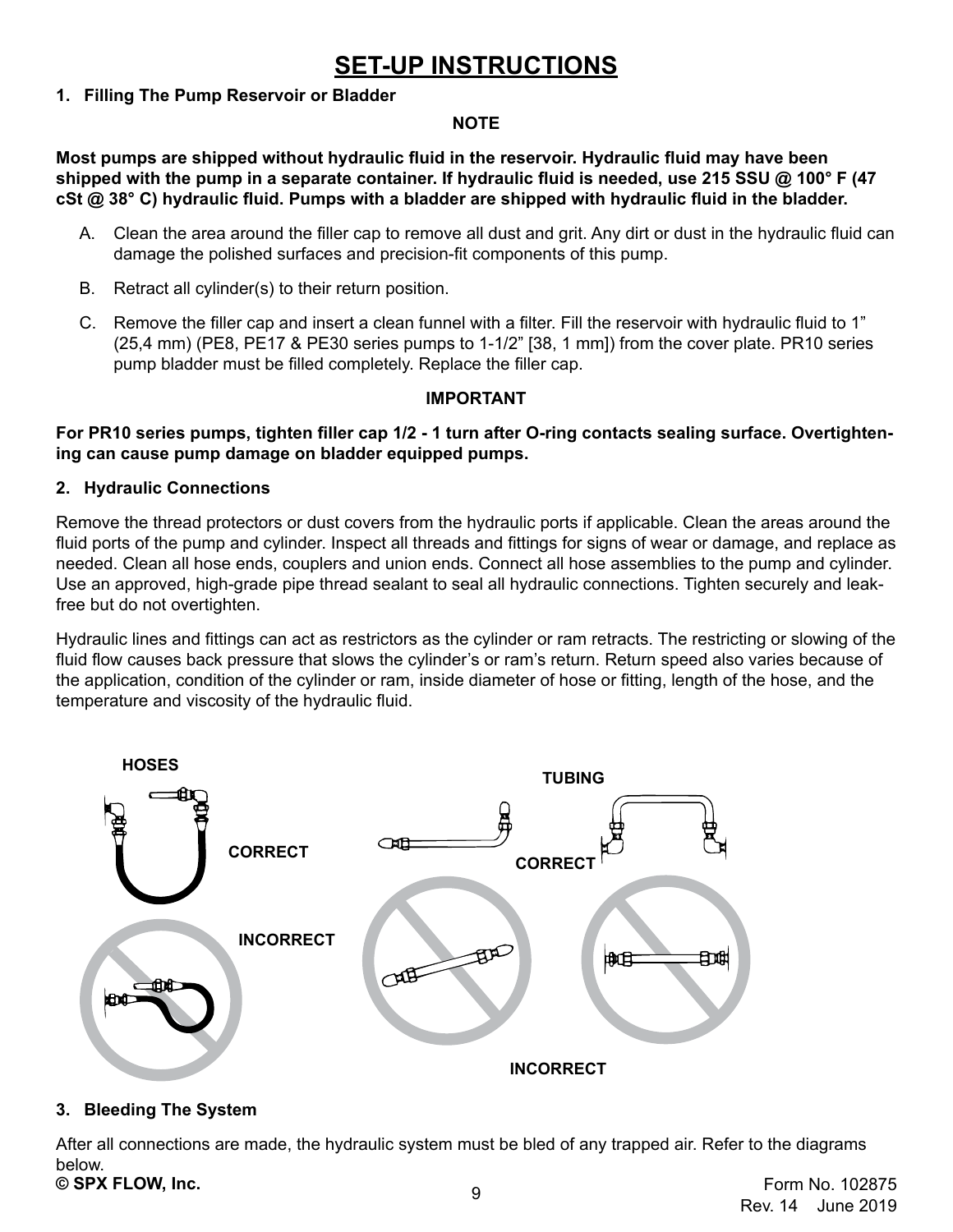<span id="page-9-0"></span>With no load on the system and the pump vented and positioned higher than the cylinder or ram, cycle the system several times. Check the reservoir for possible low fluid level and fill to proper level with approved, compatible hydraulic fluid as necessary (see "Filling The Pump Reservoir or Bladder" section under Set-up Instructions).

### **IMPORTANT**

**Some spring return cylinders or rams have a cavity in the rod which forms an air pocket. This type of cylinder or ram should be bled when positioned upside down or lying on its side with the port facing upward.**



# **PUMP OPERATION**

### **1. OPERATING THE PUMP FOR THE FIRST TIME:**

- A. Valve and hose connections must be tight, and the reservoir or bladdermust be filled to the proper fluid level. Start the motor.
- B. Jog the pump several times to build pressure.
- C. Run cylinder out to its full travel several times to eliminate air from the system. For more complete instructions, refer to the section titled "Bleeding The System" under Set-up Instructions.
- D. With the cylinder(s) retracted completely, check the fluid level in the reservoir or bladder and add fluid if necessary. Refer to "Filling The Pump Reservoir or Bladder" under Set-up Instructions.
- E. The pump is now ready to be put into regular operation.



**When lifting or lowering a load, the load must be under operator control at all times and others must be clear of the load. Use blocking and cribbing to guard against a falling load. Do not drop the load. The use of a load lowering or metering valve is recommended in addition to the pump directional control valve.**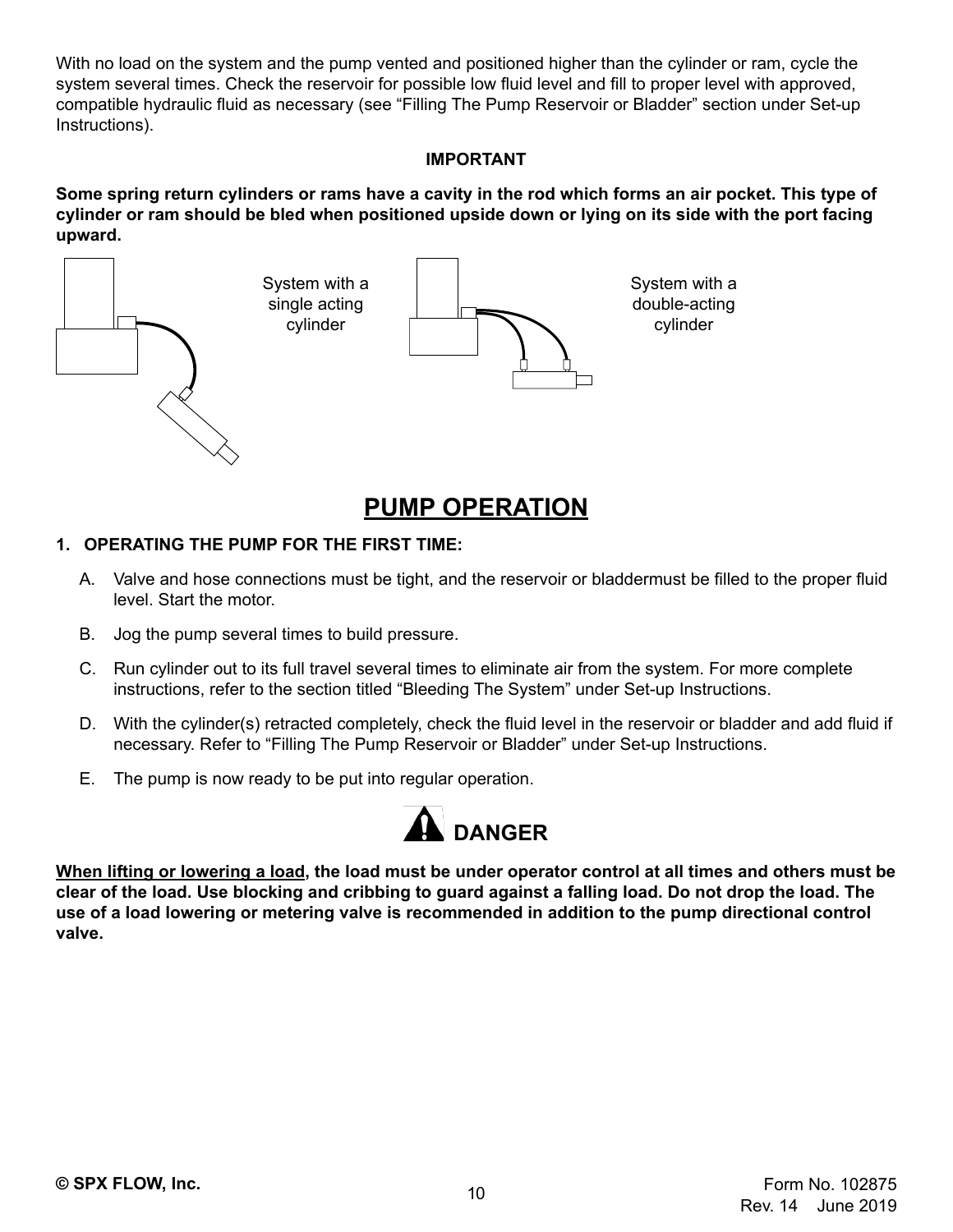### <span id="page-10-0"></span>**2. ELECTRIC PUMP**

**Universal Motor:** The universal motor is wired for 115 or 230 volts, 50/60 cycles according to the customer's request. **This motor cannot be rewired**.

**TEFC and DC Motors:** See pump data plate for voltage, frequency, current, and power specifications. If rewired, retesting may be required per local directives and standards. PR10 series pump voltage is 12 VDC and is not changeable.

- A. Place the valve in neutral position.
- B. Plug in the pump.
- C. Start the pump and shift as required.
- D. Turn the pump off when not in use.

**Note: For specific function of your pump see the "Valve Options" section of this form.**

### **IMPORTANT:**

- **• Correct voltage is required for the pump to operate properly.**
	- ■**Low voltage may cause: overheated motor; motor fails to start under load; motor surging when trying to start; or motor stalls before maximum pressure is reached.**
	- **■Check the voltage rating on the pump motor name plate to be certain the outlet or power source you are using is of the proper voltage.**
	- **■Always check the voltage at the motor with the pump running at full pressure.**
- **• Never run the motor on long, light gauge extension cords. Refer to the minimum recommended gauge chart below.**

| <b>AMPS</b>   |                      |                    | Electrical Cord Size AWG (mm <sup>2</sup> ) 3.2 Volt Drop |                       |
|---------------|----------------------|--------------------|-----------------------------------------------------------|-----------------------|
| At Maximum    |                      |                    | Length of Electrical Cord                                 |                       |
| Hyd. Pressure | $0-25$ ft. $(0-8$ m) | 25-50 ft. (8-15 m) | 50-100 ft. (15-30 m)                                      | 100-150 ft. (30-46 m) |
| 6             | 18 (.82)             | 16(1.33)           | 14 (2.09)                                                 | 12(3.32)              |
| 10            | 18 (.82)             | 14 (2.09)          | 12(3.32)                                                  | 10(5.37)              |
| 14            | 16 (1.33)            | 12(3.32)           | 10(5.37)                                                  | 8(8.37)               |
| 18            | 14 (2.09)            | 12(3.32)           | 8(8.37)                                                   | 8(8.37)               |
| 22            | 14 (2.09)            | 10(5.37)           | 8(8.37)                                                   | 6(13.30)              |
| 26            | 12(3.32)             | 10(5.37)           | 8(8.37)                                                   | 6(13.30)              |
| 30            | 12(3.32)             | 10(5.37)           | 6(13.30)                                                  | 4(21.29)              |

### **3. GAS PUMP**

**Gasoline-Powered**: Consult the instruction manual for the gasoline engine to determine its specifications.

- A. Place the valve in the neutral or hold position.
- B. Start the gas engine according to the operating instruction manual provided.
- C. When the engine is running properly, shift the valve as necessary.
- D. Turn the pump off when not in use.

### **4. AIR PUMP**

<sup>11</sup> **© SPX FLOW, Inc.** Form No. 102875 **Rotary Air Motor:** Remove the thread protectors from the air inlet, and install the air supply fittings (not sup-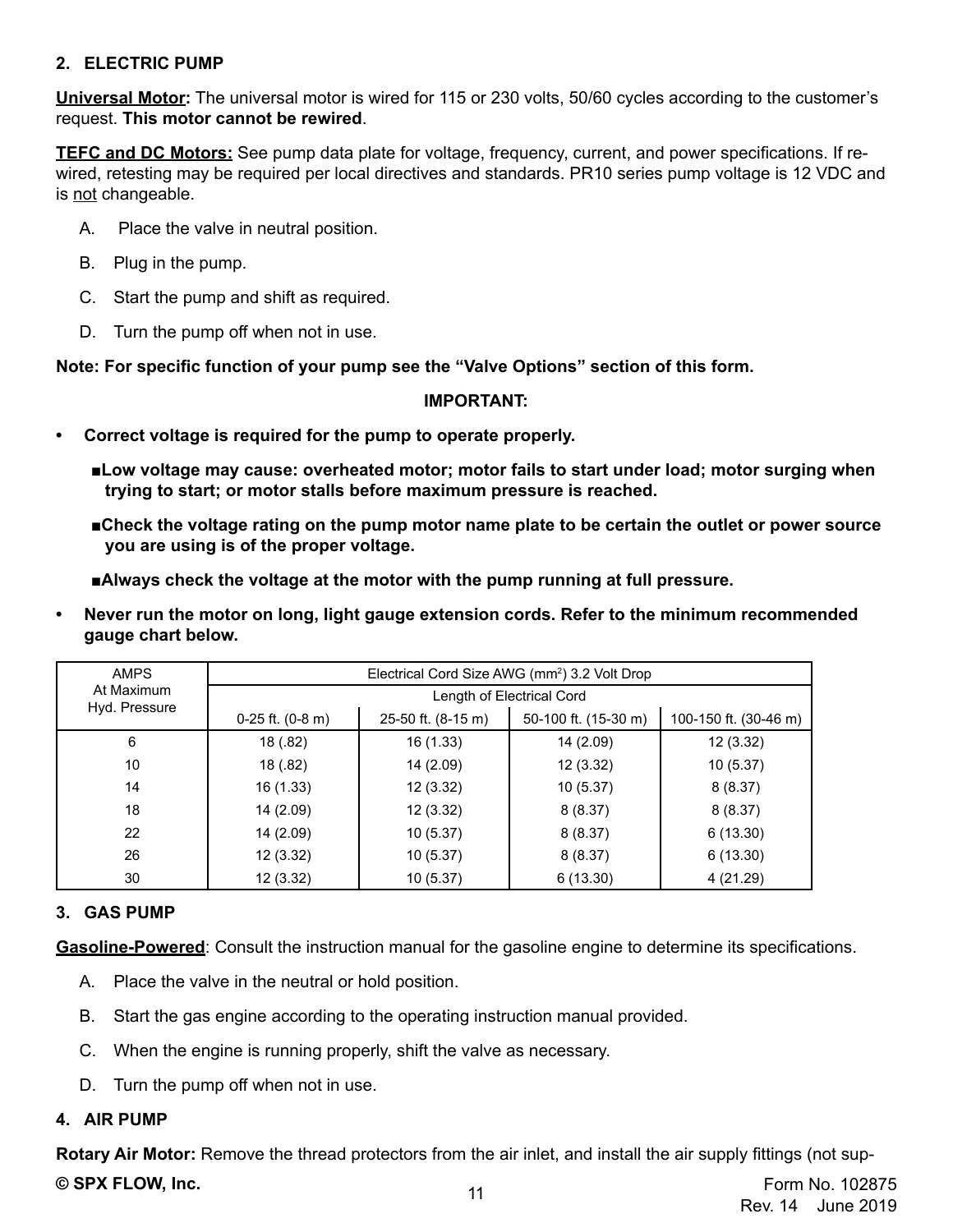<span id="page-11-0"></span>plied) as shown in Figure 1. Air supply must be minimum 50 CFM (1,4 M3 /min.) and 80 PSI (5,5 BAR), with 100 PSI (7 BAR) maximum.

- A. Place the valve in the neutral or hold position.
- B. Couple the air pump to the air supply and turn on the supply valve (if provided).
- C. Open (or turn on) the air supply control valve at the pump (hold-to-run hand control is provided).
- D. Shift the pump as necessary.
- E. Turn the pump off when not in use.
- F. Use of an air filter/lubricator is recommended.



**Figure 1 Recommended Air Line Hook-up**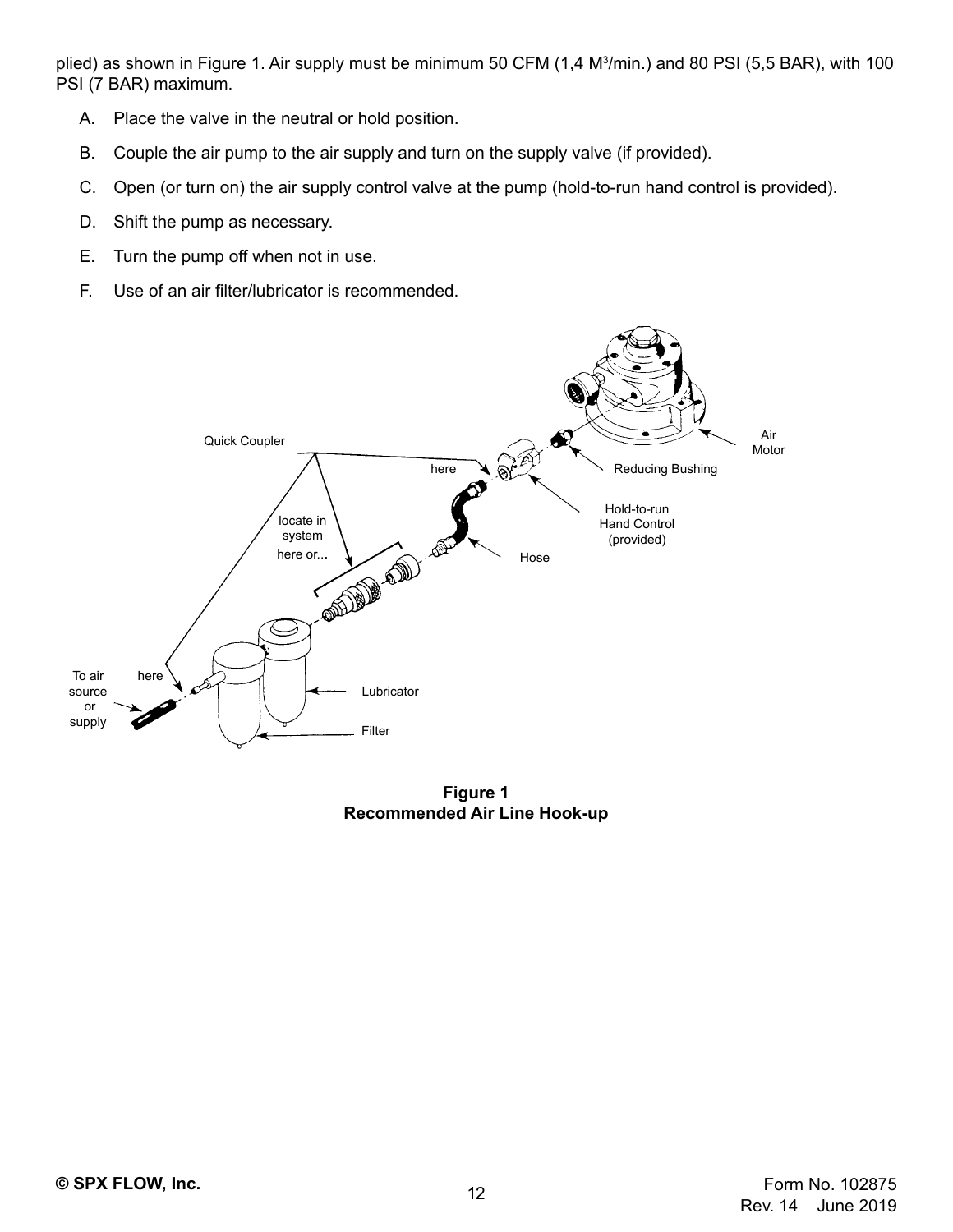# **DIRECTIONAL CONTROL VALVE OPTIONS**

### **NOTE**

- <span id="page-12-0"></span>**• Some valves return fluid to the reservoir or bladder when the pump stops or when the valve is shifted. The correct valve must be used, especially when lifting a load.**
- **• "Hold-to-run" controls are recommended and must be used with correct valves for certain applications, especially when lifting a load.**
- **• Not all valves fit on all pumps.**



**When lifting or lowering a load, the load must be under operator control at all times and others must be clear of the load. Use blocking and cribbing to guard against a falling load. Do not drop the load. The use of a load lowering or metering valve is recommended in addition to the pump directional control valve.**

**1. 2-Position, 2-Way Manual Valve Used With Single-acting Cylinder (Figure 1)**

FOR PE17 SERIES (9517)



9517 FOR PE30, PE46, AND FOR PR10 SERIES (9561)

9584 PE55 SERIES (9584)

P T

A Gauge

- A. To HOLD pressure, turn the valve control handle counterclockwise (CCW).
- B. Activate the pump unit to advance the cylinder.
- C. When the cylinder has advanced to the desired position, deactivate the switch or remote switch, or turn the pump unit OFF. The cylinder will HOLD pressure.
- D. To retract the cylinder, turn the valve control handle clockwise (CW) slowly.



**Valve 9517 and 9561 work the same as a manifold if the pump is operated with the valve in the RE-LEASE position. In this position, the cylinder will advance when the pump is running and** *retract* **when the pump is stopped.**



**Never use valve 9517 and 9561 in the RELEASE position when lifting a load!**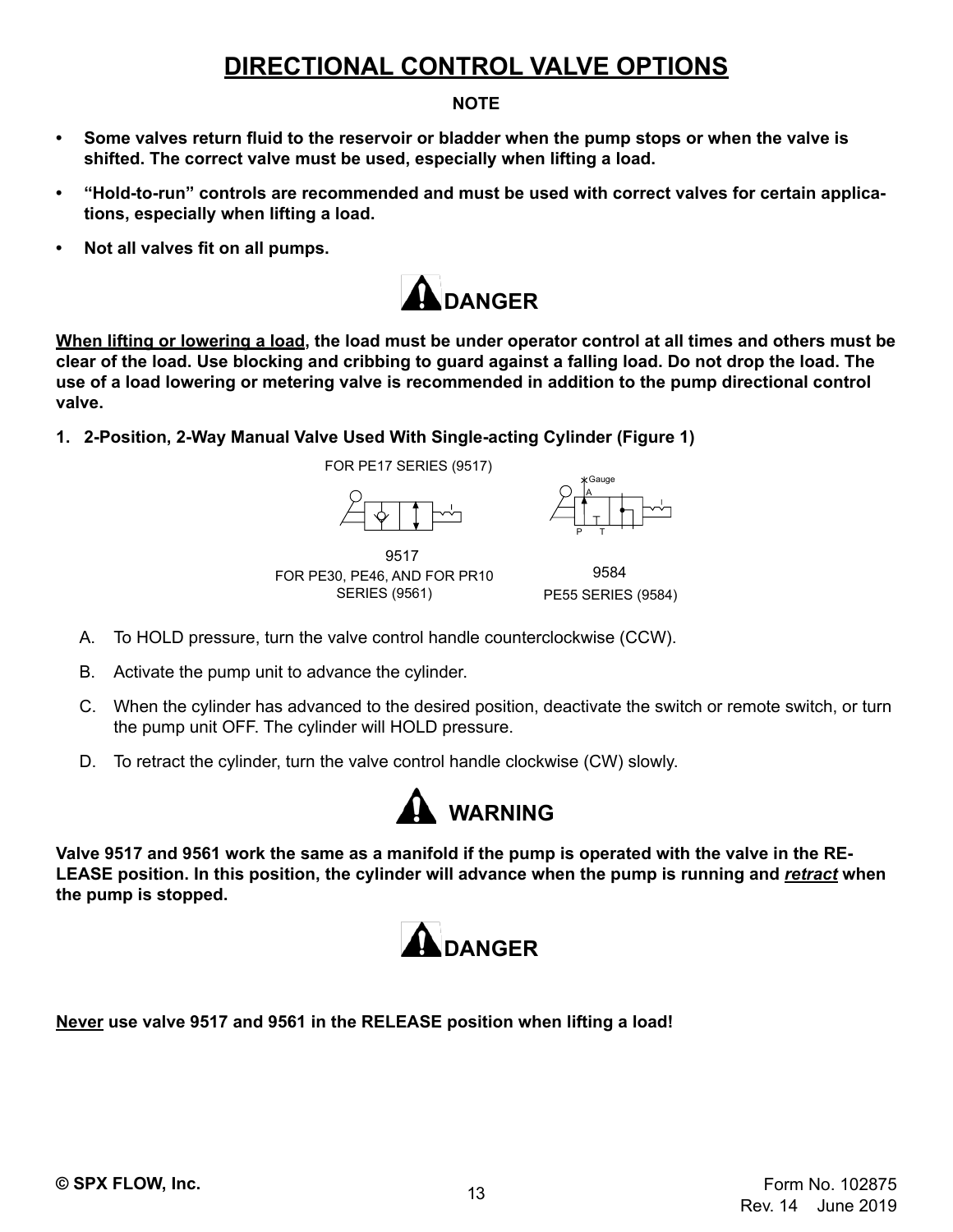<span id="page-13-0"></span>

**Figure 1** 

**2. 3-Position, 3-Way Manual Valve Used With Single-acting Cylinders (Figure 3)**



- A. To hold pressure, turn the valve control handle clockwise (CW).
- B. Activate the pump unit to advance the cylinder.
- C. When the cylinder has advanced to the desired position, deactivate the switch or remote switch, or turn the pump unit OFF or shift the valve to the center position. The cylinder will HOLD pressure.
- D. To retract the cylinder, turn the valve control handle counterclockwise (CCW) slowly.



**When the valve is in the ADVANCE position, the cylinder will advance when the pump is running, and hold when the pump is stopped or the valve is in the CENTER position. The cylinder can be retracted by moving the valve to the RETRACT position.**

**3. 3-Position, 4-Way Manual Valve used with Double-acting Cylinders (Figure 3)**

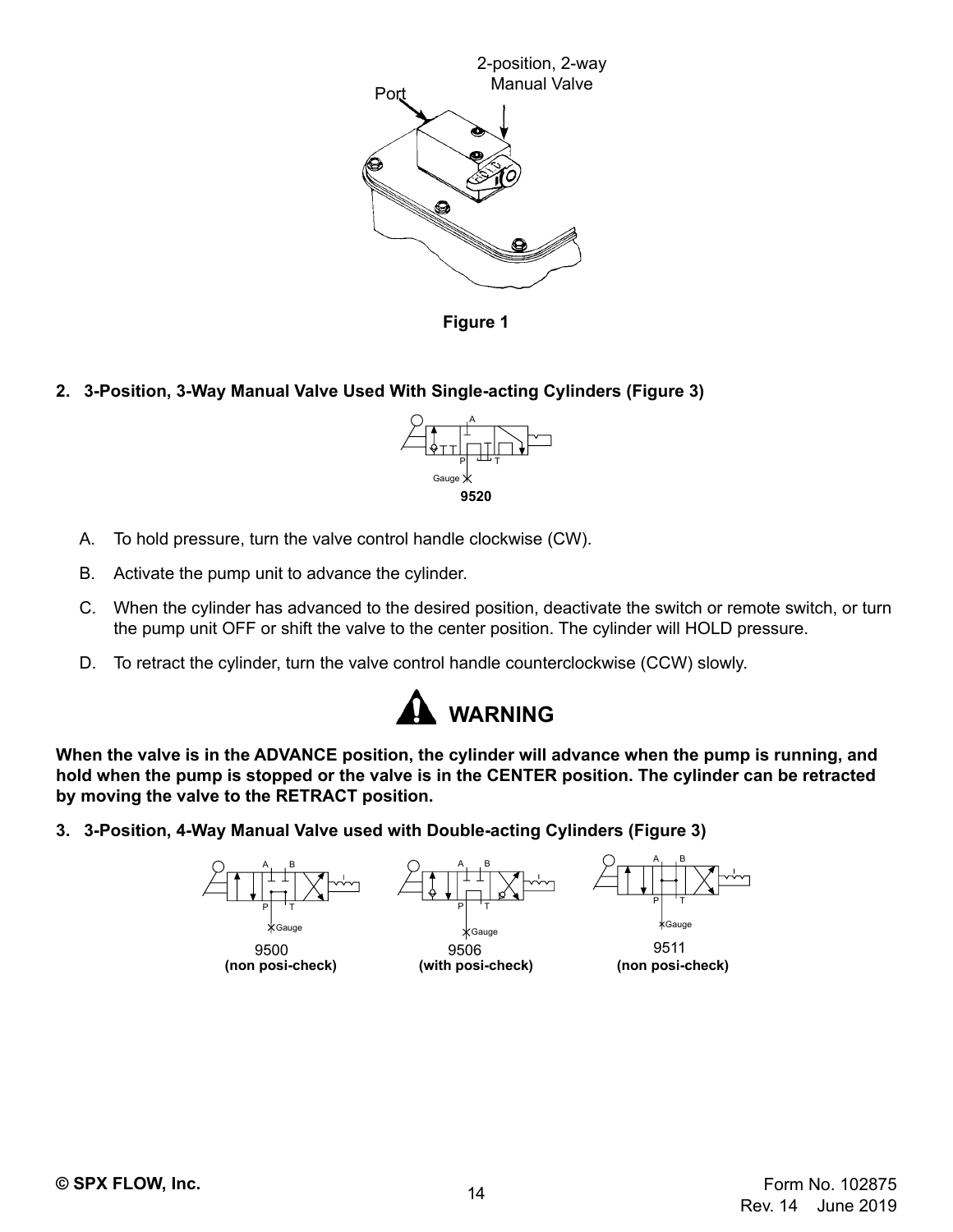

**Figure 2 Figure 3**

### **NOTE**

- **• This valve is a low torque design for use with double-acting or single-acting cylinder(s).**
- **• If this valve is to be used as a 3-way with single-acting cylinder(s), one port (A or B) must remain plugged (use steel plug). (Figure 2)**
- **• Valve handle can be moved to the desired position by loosening the cap screw and rotating in increments of 22-1/2°.**
	- A. Position the valve control lever in the NEUTRAL or HOLD position.
	- B. Activate the pump unit.
	- C. Advance the cylinder by shifting the valve control lever to the ADVANCE position.
	- D. When the cylinder has advanced to the desired position, turn the pump unit OFF, or shift the valve to the HOLD position.

### **NOTE**

**Non "posi-check" valves will momentarily lose pressure when shifting to HOLD position. See "posicheck" valve section of this form.**

- E. Retract the cylinder by shifting the valve control lever to the RETRACT position.
- F. Activate the pump unit if using double-acting cylinders.





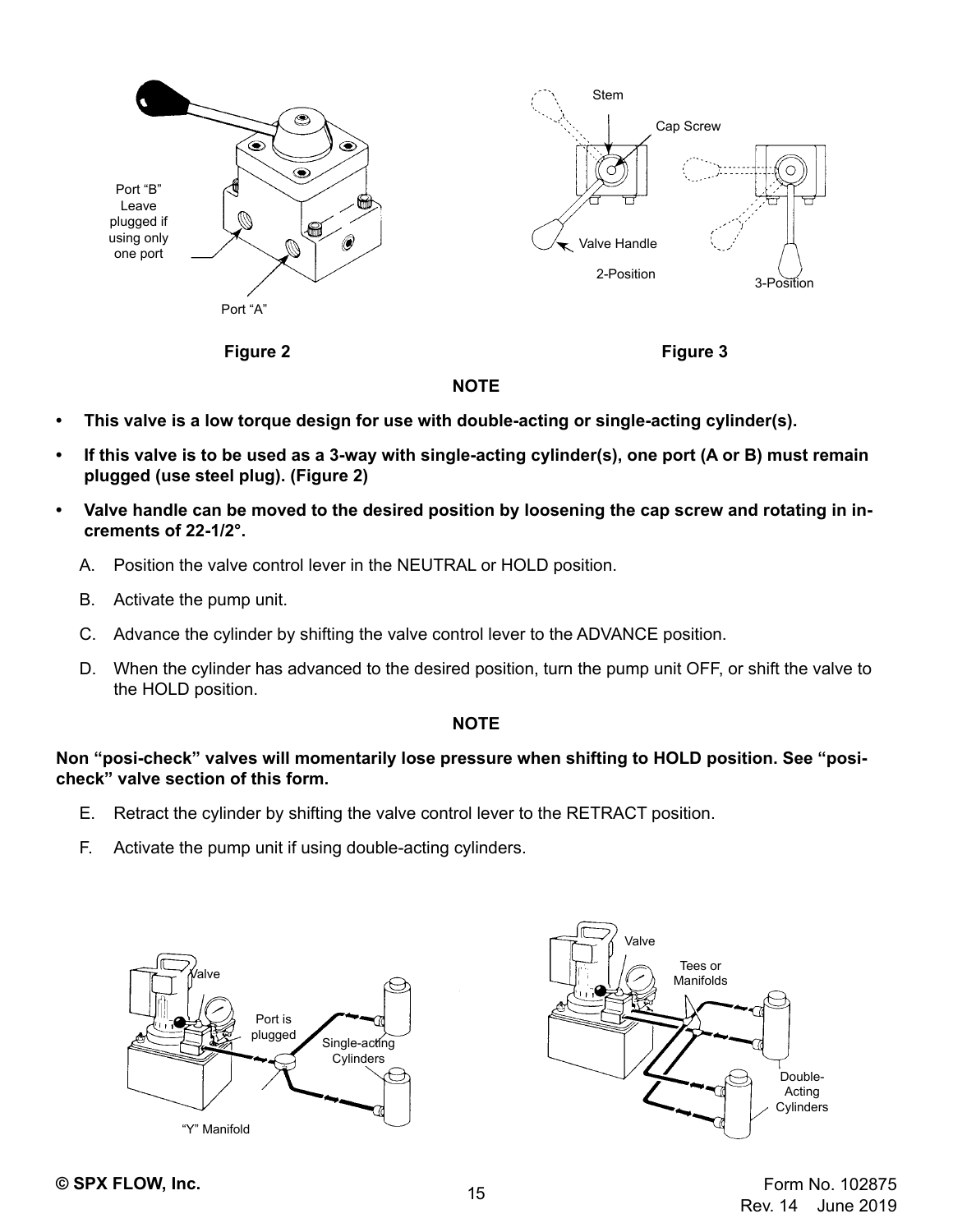<span id="page-15-0"></span>**Examples of typical workholding applications:**

# **CONTROLLED BY A PUMP-MOUNTED VALVE CONTROLLED BY A PUMP-MOUNTED VALVE**

**Other valves are available. Consult your dealer, catalog or valve operating instructions for details of operation.**

### **4. "Posi-Check" Valves**



9505

If a "Posi-Check" open center valve is used, a hydraulic gauge in the gauge port shows zero pressure when the valve is switched to the neutral (hold) position. Cylinder pressure, however, is held without loss. **If reading the cylinder pressure, a gauge must be installed in the outlet port of the valve.**

To install a hydraulic gauge (refer to Figure 4):

- A. Remove the pipe plug from the valve's gauge port.
- B. Install a steel 45° elbow fitting.
- C. Install the gauge into the 45° elbow fitting.



**5. Automatic Dump Valve**



- A. Activate the pump unit to advance the cylinder.
- B. Release the remote switch to release pressure and retract the cylinder.



### **Never use this valve for lifting a load!**

SINGLE-ACTING CYLINDER(S) IN THE CIRCUIT **DOUBLE-ACTING CYLINDER(S) IN THE CIRCUIT**<br>CONTROLLED BY A PUMP-MOUNTED VALVE CONTROLLED BY A PUMP-MOUNTED VALVE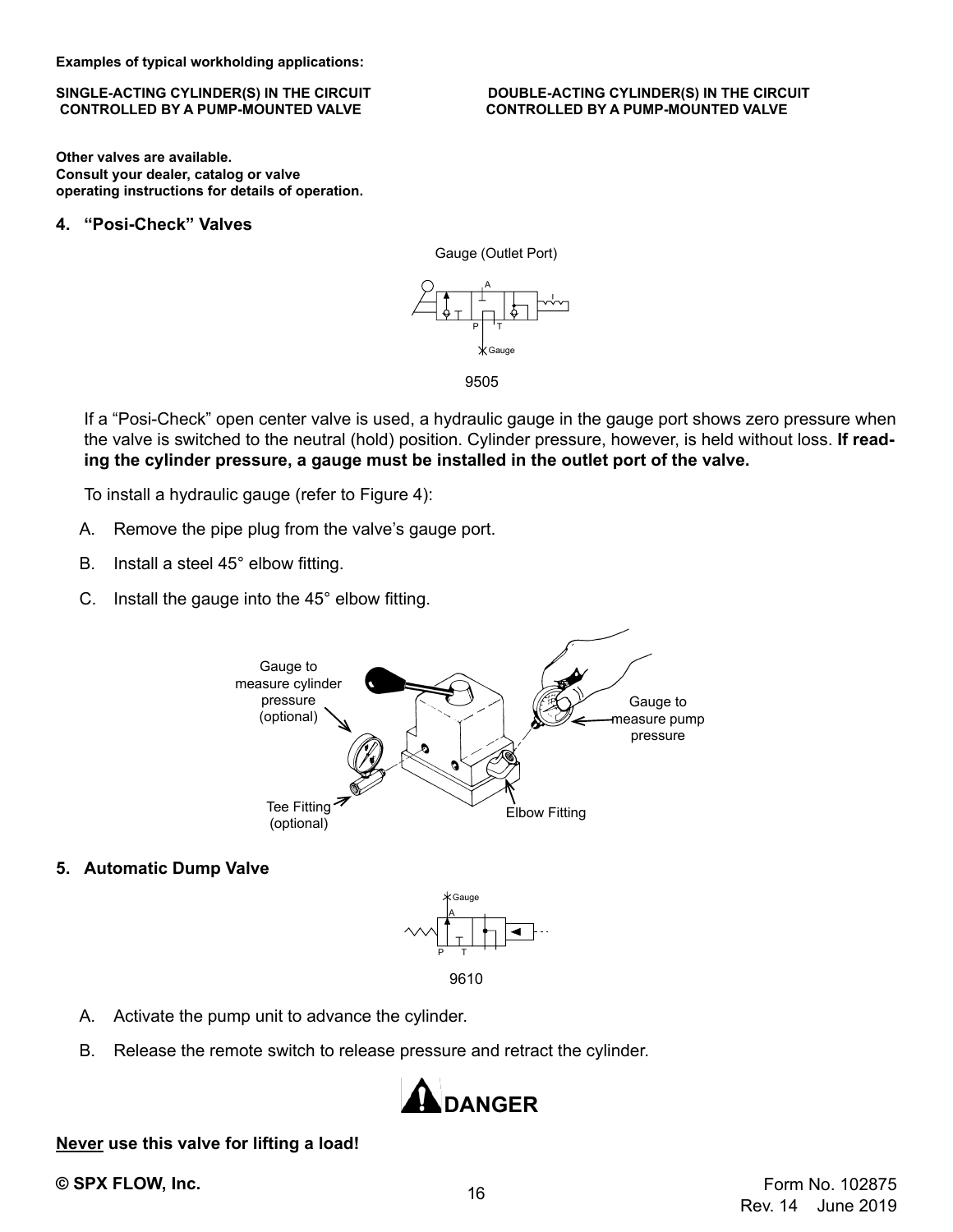### <span id="page-16-0"></span>**6. Solenoid Controlled, Pilot Operated Valve Used With Single-acting Cylinders**



### **OPERATION**

**Neutral (HOLD):** When neither solenoid is energized, fluid from pump is directed back to tank and fluid from cylinder is checked in the cylinder.

**Advance:** When solenoid "B" is energized, fluid from pump is directed through pressure port to cylinder.

**Return:** When solenoid "A" is energized, fluid from the pump and from the cylinder is directed back to tank.

**NOTE**

**Pressure holds without loss when shifted from cylinder port to the neutral (HOLD) position.**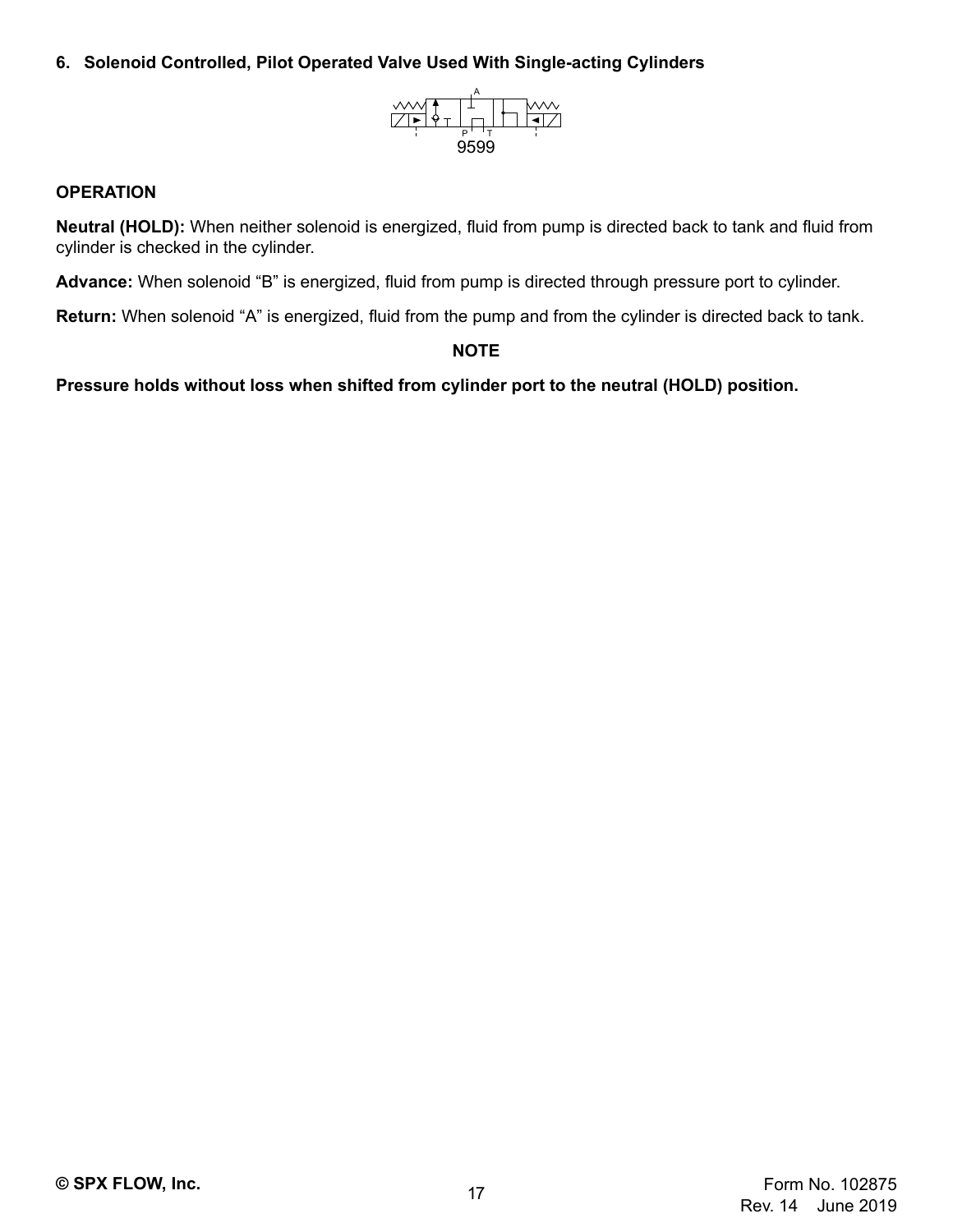<span id="page-17-0"></span>**7. Solenoid Controlled, Pilot Operated Valve Used With Double-acting Cylinders**



### **OPERATION**

**Neutral (HOLD):** When both solenoids are de-energized, fluid from pump circulates at free flow from the pressure port "P" to tank "T". Both cylinder ports are blocked.

**Solenoid "A" Energized:** Pressure to cylinder port "A". Cylinder port "B" to tank.

**Solenoid "B" Energized:** Pressure to cylinder port "B". Cylinder port "A" to tank.

### **NOTE**

### **Pressure holds without loss when shifted from cylinder port to the neutral (HOLD) position.**

**8. Solenoid Controlled, Air Operated Valve Used With Single- or Double-acting Cylinders**



9594

### **OPERATION**

**Position "A" (Air Port "A"):** Pressure to Port "A". Port "B" to tank.

**Position "B" (Air Port "B"):** Pressure to Port "B". Port "A" to tank.

### **NOTE**

### **All ports open to tank during transition between valve positions.**

**Single-acting, Spring Return Cylinder:** Either fluid port "A" or "B" must be plugged with a steel plug on the valve. With port "B" plugged, the sequence of operation is as follows: When solenoid is energized to position "A", fluid port "A" becomes pressurized. When solenoid is energized to position "B", fluid port "A" becomes the return port.

**Double-acting Cylinders:** When operating double-acting cylinders, fluid port "A" can be connected to either the advance or return port of the cylinder and fluid port "B" will be connected to the remaining port. Sequence of operation is as follows: When solenoid is energized to position "A", port "A" becomes pressurized and extends the cylinder and fluid port "B" becomes the return port. When solenoid "B" is energized, the opposite of step 1 happens.

The application in Figure 5 represents a typical set-up using a control valve and multiple double-acting cylinders (one double-acting cylinder may be used). Interflow will occur.

If a different set-up or cylinder is being considered, contact your nearest Power Team facility.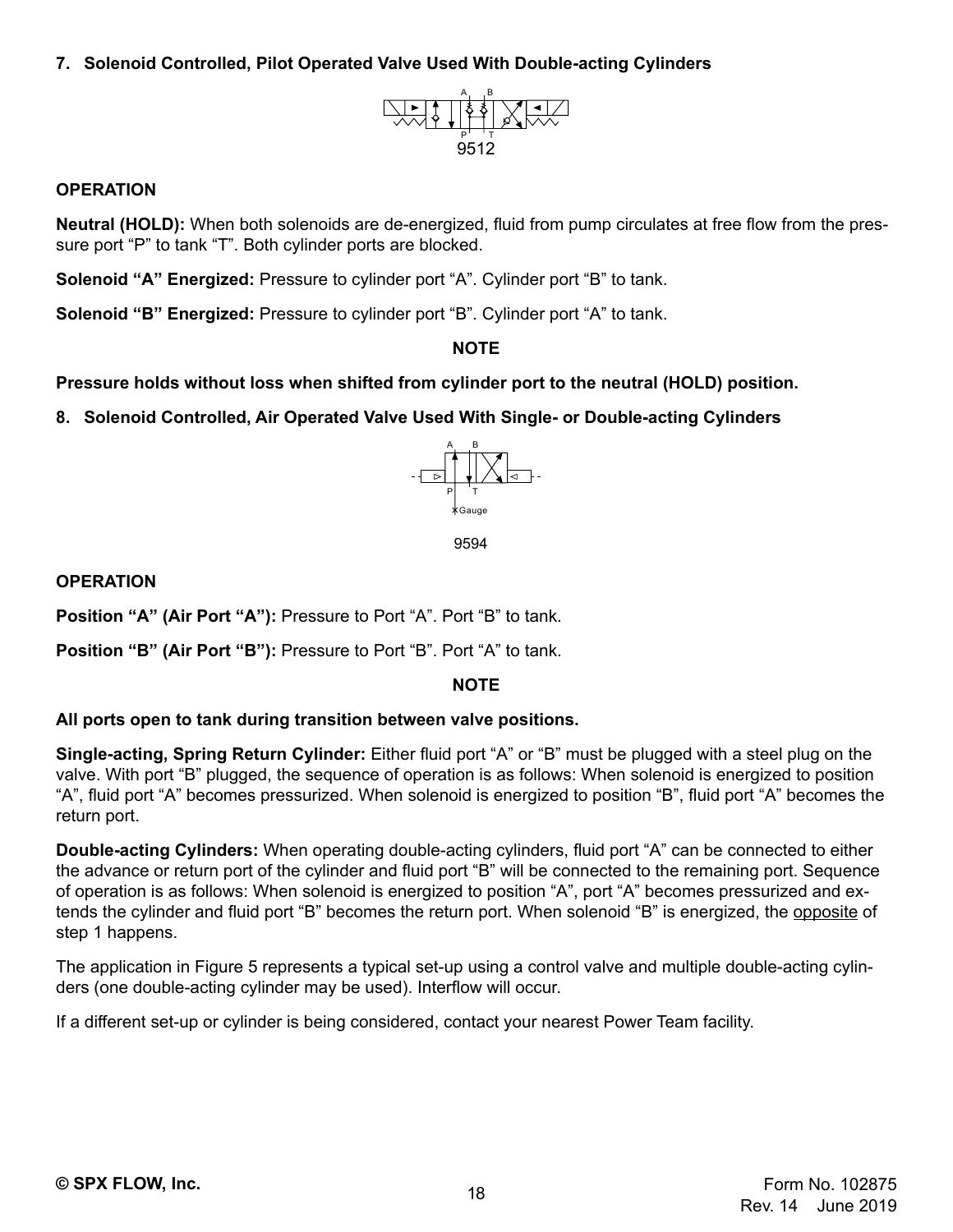<span id="page-18-0"></span>

# **ADJUSTING THE PRESSURE REGULATING CONTROLS**

The pressure regulating valve and pressure switch are shown in Figure 6. The pressure regulating valve can be adjusted to bypass fluid at a given pressure setting while the pump continues to run. The pressure switch can be adjusted to stop the pump at a given pressure setting. To ensure accuracy and low pressure differential (approx. 300 PSI [21 BAR]) throughout the pressure range (1,000 to 10,000 PSI [70 to 700 BAR] depending on the pump model), the pressure switch should be used with the pressure regulating valve. The pressure switch must be set at a pressure lower than the pressure regulating valve to work properly.

### **1. Adjusting The Pressure Regulating Valve**

### **NOTE**

**For easy adjustment of the pressure regulating valve, always adjust the pressure by increasing to the desired pressure setting.**

- A. Loosen the locknut (B) on the pressure regulating valve, and back the adjusting screw or knob (A) out a few turns by turning it in a counterclockwise (CCW) direction. This will *decrease* the setting to a lower than desired pressure.
- B. The pump must be completely connected electrically and hydraulically. Start the pump.
- C. Slowly turn the adjusting screw or knob (A) in a clockwise (CW) direction. This gradually *increases* the pressure setting. When the desired pressure is reached, lock the adjusting screw (A) in position by tightening the locknut (B). Shut off the pump.

### **IMPORTANT**

- **• The pressure range is from 1,000 to 10,000 PSI (70 to 700 BAR) depending on the pump model.**
- **• The pressure switch must be set at a higher pressure than working range to prevent shut down during adjustment.**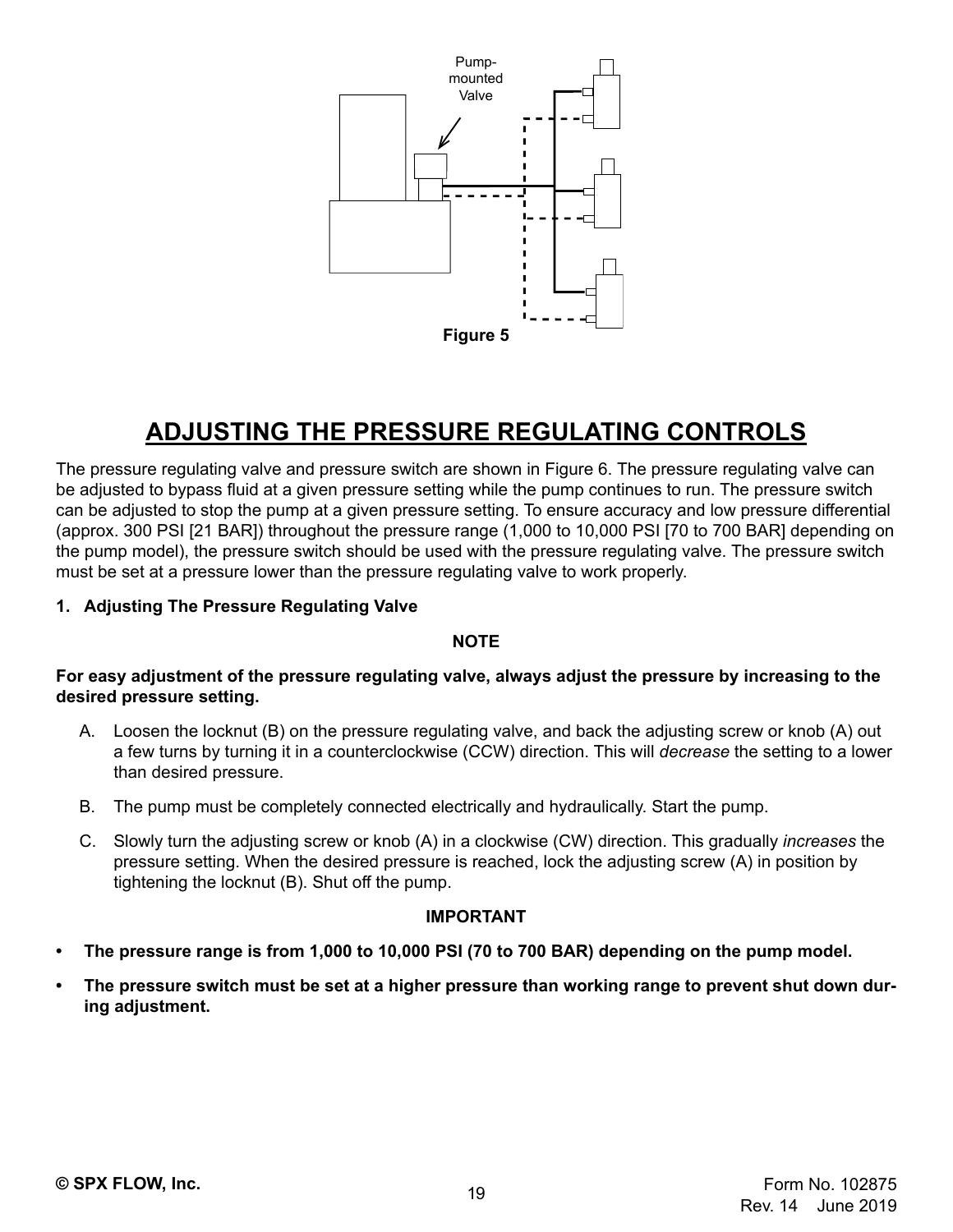<span id="page-19-0"></span>

**Figure 6**

### **2. Adjusting The Pressure Switch**

Generally, the pressure switch should be used with the pressure regulating valve. A pressure switch can be used *alone* for operating electrical devices such as motors, solenoids, relays, etc., which are located elsewhere in the circuit. Refer to Figure 7.



**Figure 7**

- A. Loosen the locknut (B) on the pressure switch, and turn adjusting screw (A) in a clockwise (CW) direction. This *increases* the pressure setting to a higher than desired pressure.
- B. Adjust the pressure regulating valve to the desired pressure setting. Refer to the section titled "Adjusting The Pressure Regulating Valve".
- C. With the pump running and bypassing fluid at the desired pressure, slowly turn the pressure switch adjusting screw (A) in a counterclockwise (CCW) direction, *decreasing* the pressure switch setting until the pump motor shuts off. Then lock the adjusting screw (A) in position by tightening the locknut (B).
- D. Release pressure. Run the pump to check the pressure setting and cut-out of the motor. It may be necessary to make a second adjustment.

### **NOTE**

**When the pressure switch setting is reached, the motor will shut off. However, the inertia of the motor continues to deliver fluid for a brief period. The pressure regulating valve bypasses this surplus hydraulic fluid, preventing it from going into the system. As a result, the pressure differential can be held to approximately 300 PSI (21 BAR).**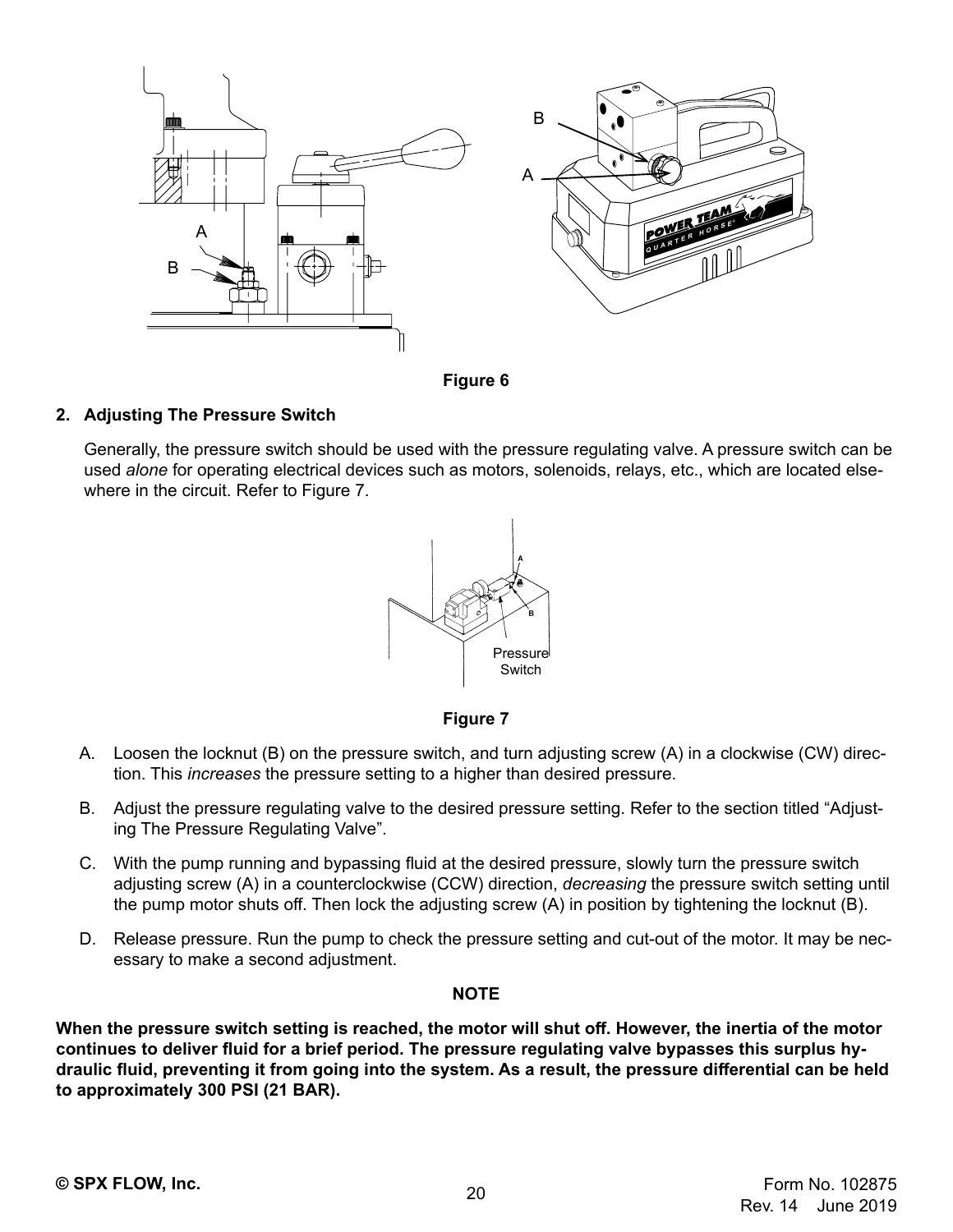# **PREVENTIVE MAINTENANCE**

# **WARNING**

<span id="page-20-0"></span>**To help prevent personal injury,**

- **• Disconnect the pump from the power supply before performing maintenance or repair procedures.**
- **• Repairs and maintenance are to be performed in a dust-free area by a qualified technician.**
- **1. Checking The Hydraulic Fluid and Filling The Reservoir (Except Bladder Type, See Below)**

The hydraulic fluid level should be checked after initial set-up and after each ten hours of use.

- A. Thoroughly clean the area around the filler cap with a clean cloth to prevent contamination of the hydraulic fluid.
- B. Cylinder(s) must be fully retracted and the power supply disconnected.
- C. Remove the filler cap and insert a clean funnel with filter. Fill to proper level as instructed in "Filling The Pump Reservoir Or Bladder" under Set-up Instructions.
- D. Replace filler cap.
- E. The frequency of fluid changes will depend upon the general working conditions, severity of use, and over cleanliness and care given the pump. Three hundred hours of use under general shop conditions is considered a standard change interval. Rain, clean, and refill the reservoir with a high grade hydraulic fluid.

### **2. Checking The Hydraulic Fluid And Filling The Bladder**

The hydraulic fluid level should be checked after initial set-up and after each ten hours of use.

- A. Thoroughly clean the area around the filler cap with a clean cloth to prevent contamination of the hydraulic fluid.
- B. Cylinder(s) must be fully retracted and the power supply disconnected. Position the pump with the filler plug in the up (or vertical) position.
- C. Remove the filler cap and insert a clean funnel with filter. Fill the bladder completely full with a high grade hydraulic fluid.
- D. Replace filler cap.

### **IMPORTANT**

### **Tighten filler cap 1/2 - 1 turn after O-ring contacts sealing surface. Overtightening can cause pump damage on bladder equipped pumps.**

E. The frequency of fluid changes will depend upon the general working conditions, severity of use, and overall cleanliness and care given the pump. Three hundred hours of use under general shop conditions is considered a standard change interval. Drain, clean, and refill the reservoir with a high grade hydraulic fluid.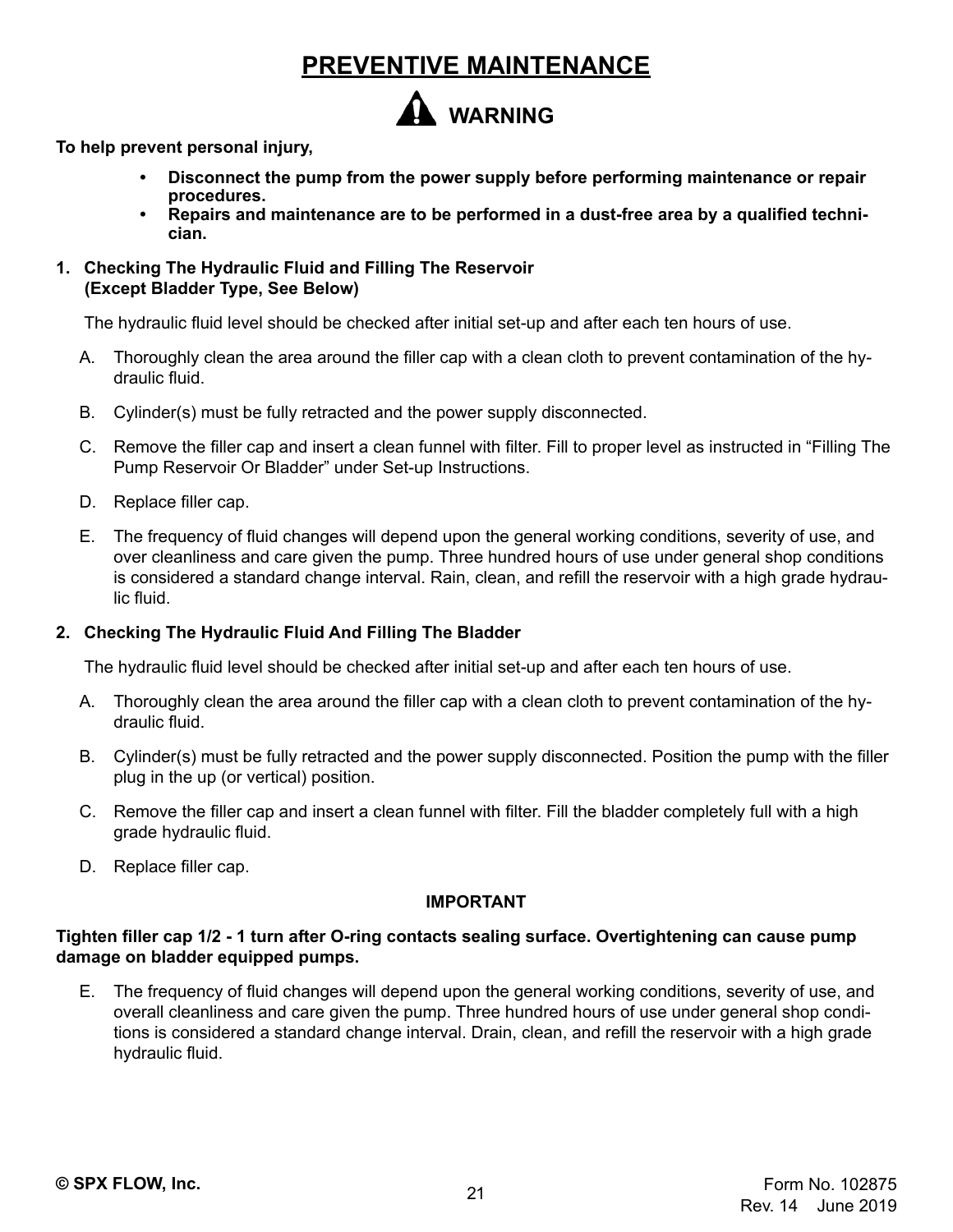### <span id="page-21-0"></span>**3. Maintenance Cleaning**

### **IMPORTANT**

### **Never use a high pressure washer to clean hydraulic components!**

- A. Keep the pump's outer surface as free from dirt as possible.
- B. Seal all unused couplers with thread protectors.
- C. Keep all hose connections free of dirt and grime.
- D. The breather-hole in the filler cap must be clean and unobstructed at all times.
- E. Equipment connected to the pump must be kept clean.
- F. Use a high grade hydraulic fluid in this pump. Change as recommended (every 300 hours). Some conditions may require the use of different viscosity hydraulic fluids.

## **4. Lubrication (Air Driven Motor Only)**

If the pump is operated on a continuous duty cycle or a maximum speeds for extended periods, an automatic air line oiler should be installed in the air inlet line as close to the pumping unit as possible. Set the unit to feed 1-3 drops of oil per minute (one drop for every 65 CFM [1,8 M3 /min.] of air) into the system, or refer to the pump manufacturer's instructions. Use SAE No. 10 oil.

## **5. Engine Oil (Gas Engine Only)**

Change engine oil as recommended for four stroke engines.

Mix the correct oil into fuel in proper ratio as recommended for two stroke engines.

## **6. Reservoir Vent Air Filter (Optional for all pumps except PR10 series)**

- A. Remove the filler cap, and insert either the 45° fitting or the straight fitting. Fasten O-ring end of fitting into pump.
- B. If the 45° fitting is used, place the rubber spacer (included) on the top threaded portion. Then thread the air filter on and hand tighten.
- C. If the straight fitting is used, thread the air filter on and hand tighten.

# **7. Draining And Cleaning The Reservoir (Except Bladder Type, See Below)**

### **IMPORTANT**

## **Clean the pump exterior before the pump interior is removed from the reservoir.**

A. Remove the screws fastening the motor and pump assembly to the reservoir.

### **IMPORTANT**

### **Do not damage the gasket or pump filter or pressure regulating valves when lifting the pump and motor off the reservoir.**

- B. Clean the inside of the reservoir and clean the filter.
- C. Place the pump and motor assembly back onto the reservoir, and secure with machine screws.
- D. Fill the reservoir with a clean, high grade hydraulic fluid (refer to "Filling The Pump Reservoir Or Bladder" under Set-up Instructions for proper fluid level for your pump).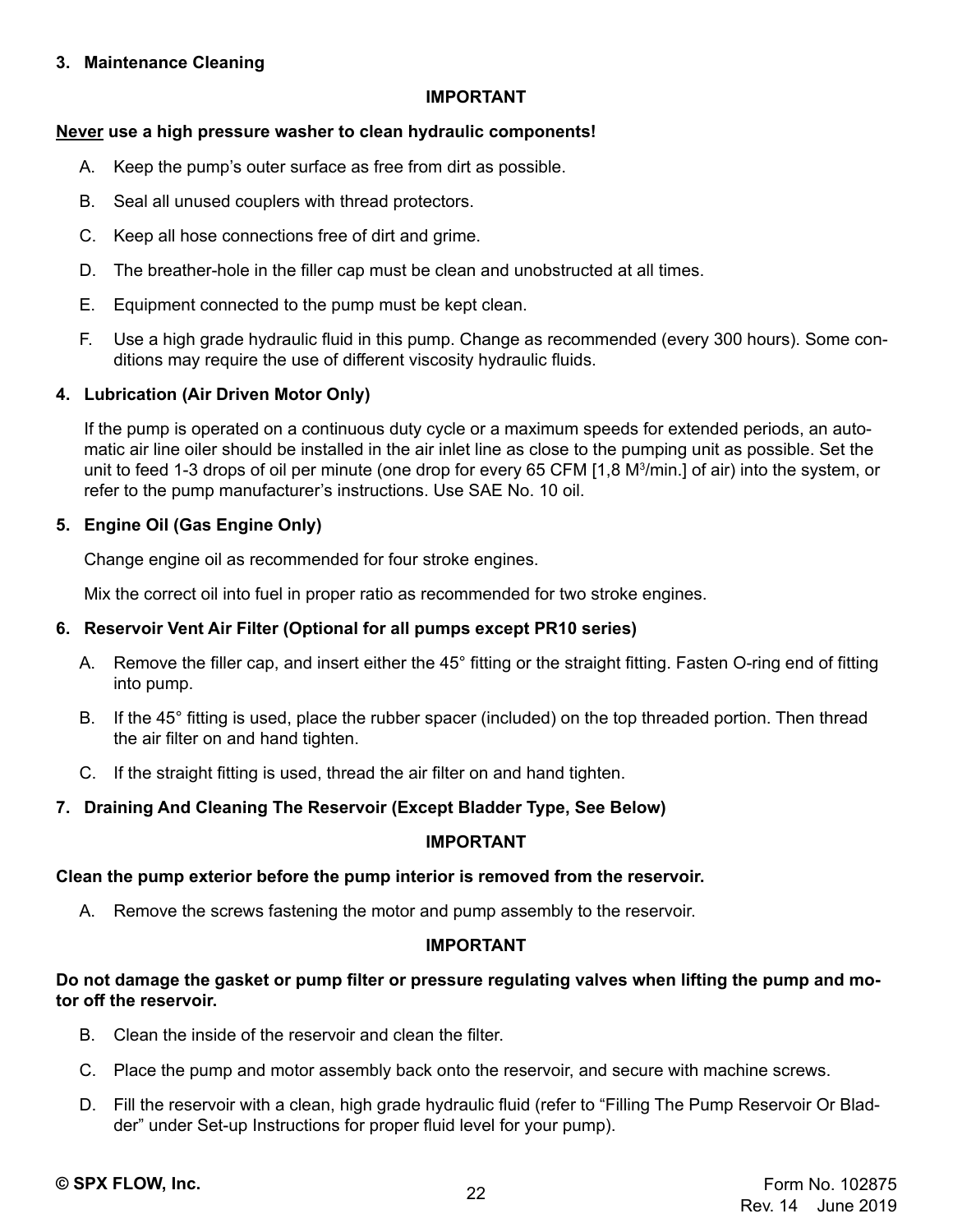### <span id="page-22-0"></span>**8. Draining And Cleaning The Bladder**

### **IMPORTANT**

## **Clean the area around the filler hole to prevent contamination of the hydraulic fluid.**

- A. Remove the filler plug and drain hydraulic fluid completely.
- B. Fill bladder half full with clean hydraulic fluid. Flush bladder with clean fluid and drain.

## **IMPORTANT**

## **Never use solvents to clean the bladder! Never disassemble the bladder from the pump!**

C. Fill the bladder completely full with a clean, high grade hydraulic fluid.

# **TROUBLESHOOTING GUIDE**



- **• To help prevent personal injury, any repair work or troubleshooting must be done by qualified personnel familiar with this equipment.**
- **• Use the proper gauges and equipment when troubleshooting.**

### **NOTE**

**• For a detailed parts list or to locate a Power Team Authorized Hydraulic Service Center contact your nearest Power Team facility.**



**• It is best to check for system leaks by using a hand pump and applying pressure to the suspect area. Watch for leaking fluid and follow it back to its source.** *Never* **use your hand or other body parts to check for a possible leak.**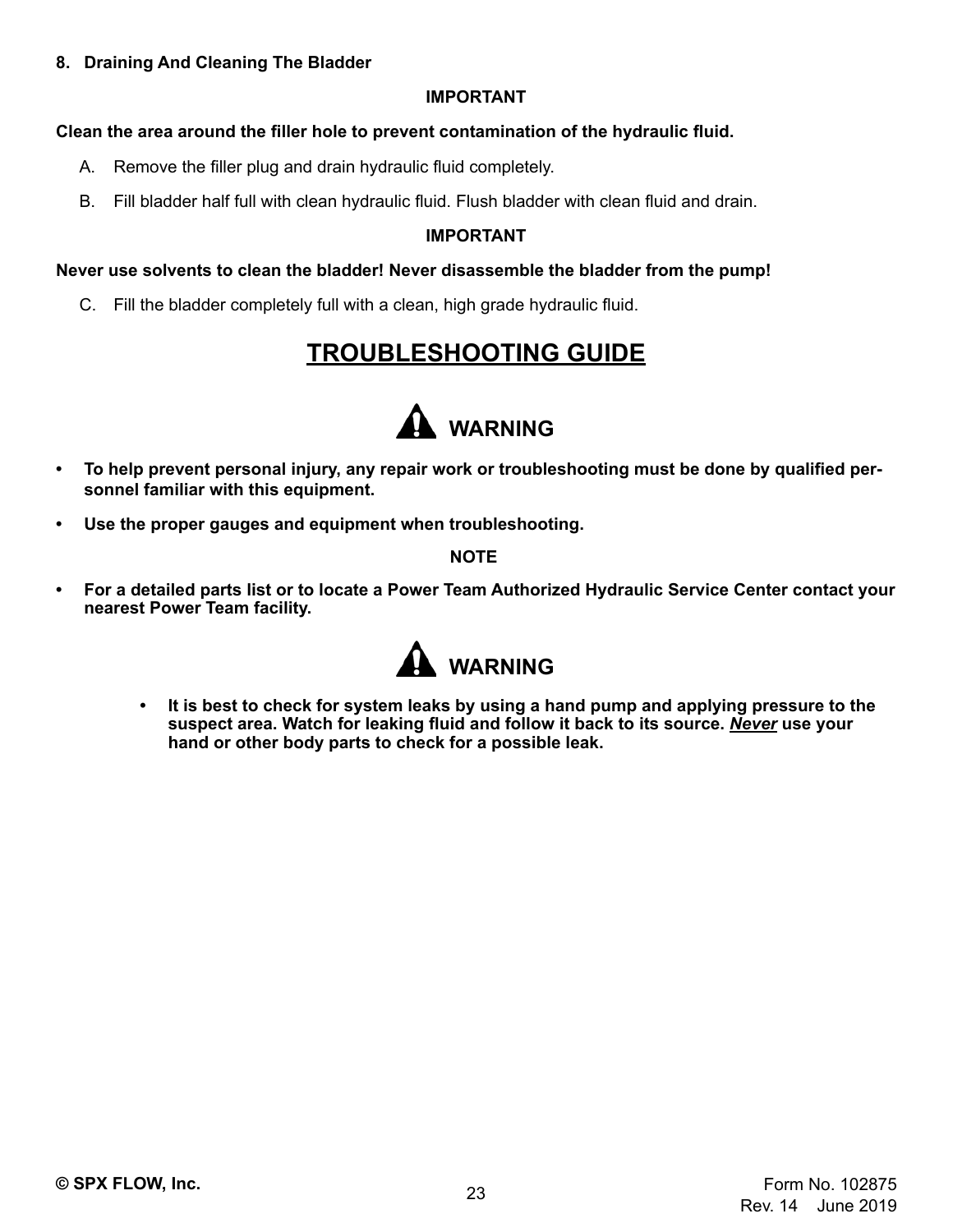| <b>PROBLEM</b>                                                                                                                            | <b>CAUSE</b>                                                              | <b>SOLUTION</b>                                                                                                                                                                                                    |
|-------------------------------------------------------------------------------------------------------------------------------------------|---------------------------------------------------------------------------|--------------------------------------------------------------------------------------------------------------------------------------------------------------------------------------------------------------------|
| Electric motor does not run.                                                                                                              | 1. Pump not turned ON.                                                    | 1. Set switch to "ON" position.                                                                                                                                                                                    |
|                                                                                                                                           | 2. Unit is not plugged in.                                                | 2. Plug in unit.                                                                                                                                                                                                   |
|                                                                                                                                           | 3. No voltage supply.                                                     | 3. Check line voltage. Check<br>reset button on power<br>panel.                                                                                                                                                    |
| <b>WARNING</b><br>To help prevent personal in-<br>jury, disconnect power sup-<br>ply before removing cover.<br>Any electrical work should | 4. Pressure switch not set<br>properly.                                   | 4. Refer to "Adjusting The<br>Pressure Switch"<br>information under<br>"Adjusting The Pressure<br><b>Regulating Controls"</b><br>section.                                                                          |
| be performed by a qualified<br>electrician.                                                                                               | 5. Broken lead wire or<br>defective power cord plug.                      | 5. Contact a Power Team<br>Authorized Hydraulic<br>Service Center.                                                                                                                                                 |
|                                                                                                                                           | 6. Overheated motor has<br>caused overcurrent<br>protection to disengage. | 6. Wait for motor to cool before<br>restarting.                                                                                                                                                                    |
| <b>Electric motor will not shut</b><br>off.                                                                                               | 1. Defective motor controls.                                              | 1. Disconnect from power<br>supply and contact a Power<br>Team Authorized Hyd.<br>Service Center.                                                                                                                  |
| Electric motor stalls, surges,<br>overheats or will not start<br>under a load.                                                            | 1. Low voltage or electrical<br>cord size too small.                      | 1. Refer to the "Electric Pump"<br>information under "Pump<br>Operation" section.                                                                                                                                  |
| <b>Electric overload protector</b><br>keeps tripping.                                                                                     | 1. Wired incorrectly.                                                     | 1. See Service Bulletin<br>#9903PT at the end of this<br>document.                                                                                                                                                 |
| Pump is not delivering fluid<br>or delivers only enough fluid<br>to advance cylinder(s) par-<br>tially or erratically.                    | 1. Fluid level too low.                                                   | 1. Fill reservoir or bladder<br>according to directions<br>"Filling The Pump<br>Reservoir Or Bladder"<br>under "Set-up Instructions"<br>section.                                                                   |
|                                                                                                                                           | 2. Quick disconnect couplings<br>are not completely coupled.              | 2. Check quick-disconnect<br>couplings to cylinders to<br>ensure that they are<br>completely coupled.<br>Occasionally couplers have<br>to be replaced because the<br>ball check does not stay<br>open due to wear. |
|                                                                                                                                           | 3. Air in system.                                                         | 3. Refer to the section titled<br>"Bleeding the System"<br>under "Set-up Instructions"<br>section.                                                                                                                 |
|                                                                                                                                           | 4. Cold fluid or fluid too<br>viscous.                                    | 4. Hydraulic fluid is of a higher<br>viscosity than necessary.<br>Change to a lighter fluid.                                                                                                                       |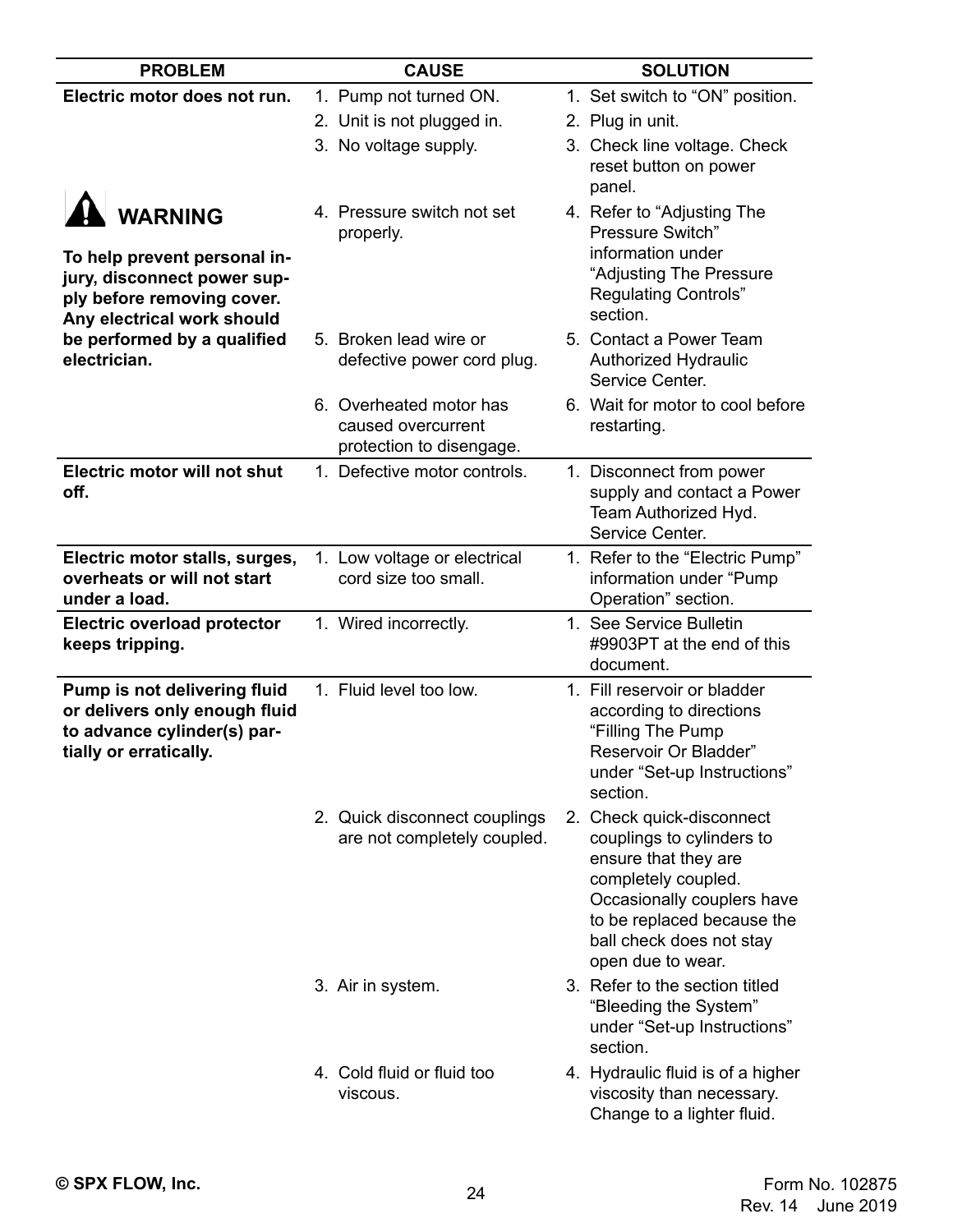| <b>PROBLEM</b>                                          | <b>CAUSE</b>                                                               | <b>SOLUTION</b>                                                                                                                                                                                 |
|---------------------------------------------------------|----------------------------------------------------------------------------|-------------------------------------------------------------------------------------------------------------------------------------------------------------------------------------------------|
|                                                         | 5. Reservoir capacity is too<br>small for the size of<br>cylinder(s) used. | 5. Use smaller cylinder(s) or<br>larger reservoir.                                                                                                                                              |
|                                                         | 6. Three phase motor rotating<br>in wrong direction.                       | 6. Refer to electrical schematic<br>on motor.                                                                                                                                                   |
|                                                         | 7. PR10 series pump not<br>connected to correct 12<br>VDC polarity.        | 7. Connect to correct 12 VDC<br>polarity.                                                                                                                                                       |
|                                                         | 8. Vacuum in reservoir.                                                    | 8. Check for plugged vent in<br>filler plug.                                                                                                                                                    |
| Pump builds pressure but can-<br>not maintain pressure. | 1. External leaks.                                                         | 1. Seal leaking pipe fittings<br>with pipe sealant. Replace<br>leak king pipes or hoses.                                                                                                        |
|                                                         | 2. Internal or external leakage<br>on hydraulic cylinder.                  | 2. Remove the cylinder from<br>pump. If the pump builds<br>and maintains full<br>pressure, the cylinder is<br>defective. Contact a Power<br><b>Team Authorized Hydraulic</b><br>Service Center. |
|                                                         | 3. Leaking control valve or<br>check valve                                 | 3. Contact a Power Team<br>Authorized Hyd. Service<br>Center.                                                                                                                                   |
| Pump will not build full pres-<br>sure.                 | 1. Faulty pressure gauge.                                                  | 1. Calibrate gauge.                                                                                                                                                                             |
|                                                         | 2. Check for external leakage.                                             | 2. Seal faulty fittings with<br>sealant. Replace leaking<br>pipes or hoses.                                                                                                                     |
|                                                         | 3. Improperly adjusted<br>external pressure regulator<br>setting.          | 3. Refer to "Adjusting The<br>Pressure Regulator Valve"<br>information under "Adjusting<br>the pressure Regulating<br>Controls" section.                                                        |
|                                                         | 4. Internal or external leakage<br>on hydraulic cylinder.                  | 4. Remove the cylinder form<br>the pump. If the pump<br>builds full pressure, the<br>cylinder is defective.<br>Contact a Power Team<br>Authorized Hyd. Service<br>Center.                       |
|                                                         | 5. Inadequate power supply.                                                | 5. Refer to "Air Pump" or<br>"Electric Pump" information<br>under "Pump Operation"<br>section.                                                                                                  |
|                                                         | 6. Leaking control valve or<br>defective pump.                             | 6. Contact a Power Team<br><b>Authorized Hydraulic</b><br>Service Center.                                                                                                                       |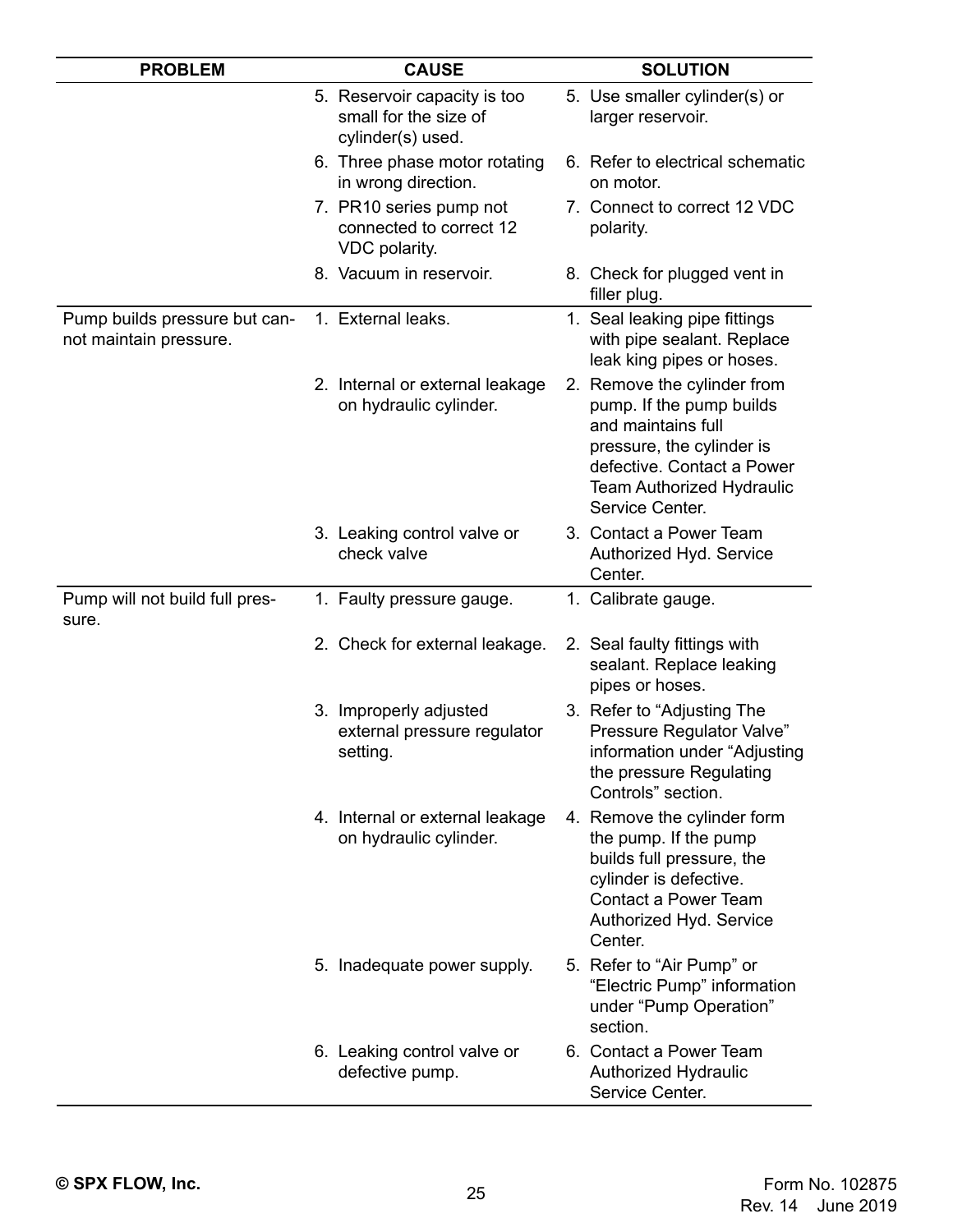| <b>PROBLEM</b>                             | <b>CAUSE</b>                                                                                                                                                                                                                                                                                                                                                                                                                                                                                                                                       | <b>SOLUTION</b>                                                           |
|--------------------------------------------|----------------------------------------------------------------------------------------------------------------------------------------------------------------------------------------------------------------------------------------------------------------------------------------------------------------------------------------------------------------------------------------------------------------------------------------------------------------------------------------------------------------------------------------------------|---------------------------------------------------------------------------|
| Cylinder(s) will not retract or<br>extend. | 1. Quick disconnect couplings<br>1. Check quick disconnect<br>are not completely coupled.<br>coupling to cylinders to<br>ensure that they are<br>completely coupled.<br><b>DANGER</b><br>Occasionally couplers have<br>to be replaced because the<br>A Double acting cylinder<br>ball check does not stay<br>or ram must have both<br>open due to wear.<br>hoses and all couplers<br>securely connected to<br>both ports. If one of the<br>two ports is restricted or<br>becomes disconnected,<br>pressure will build and<br>the cylinder, hose or |                                                                           |
|                                            | coupler can burst,<br>possibly causing serious<br>injury or death.<br>2. Broken return spring in<br>spring return cylinder or<br>seals blown in double-acting<br>cylinder.                                                                                                                                                                                                                                                                                                                                                                         | 2. Contact a Power Team<br>Authorized Hydraulic<br>Service Center.        |
| Pump delivers excess oil<br>pressure.      | 1. Faulty pressure gauge.                                                                                                                                                                                                                                                                                                                                                                                                                                                                                                                          | 1. Calibrate gauge.                                                       |
|                                            | 2. Relief valve not properly<br>set.                                                                                                                                                                                                                                                                                                                                                                                                                                                                                                               | 2. Contact a Power Team<br><b>Authorized Hydraulic</b><br>Service Center. |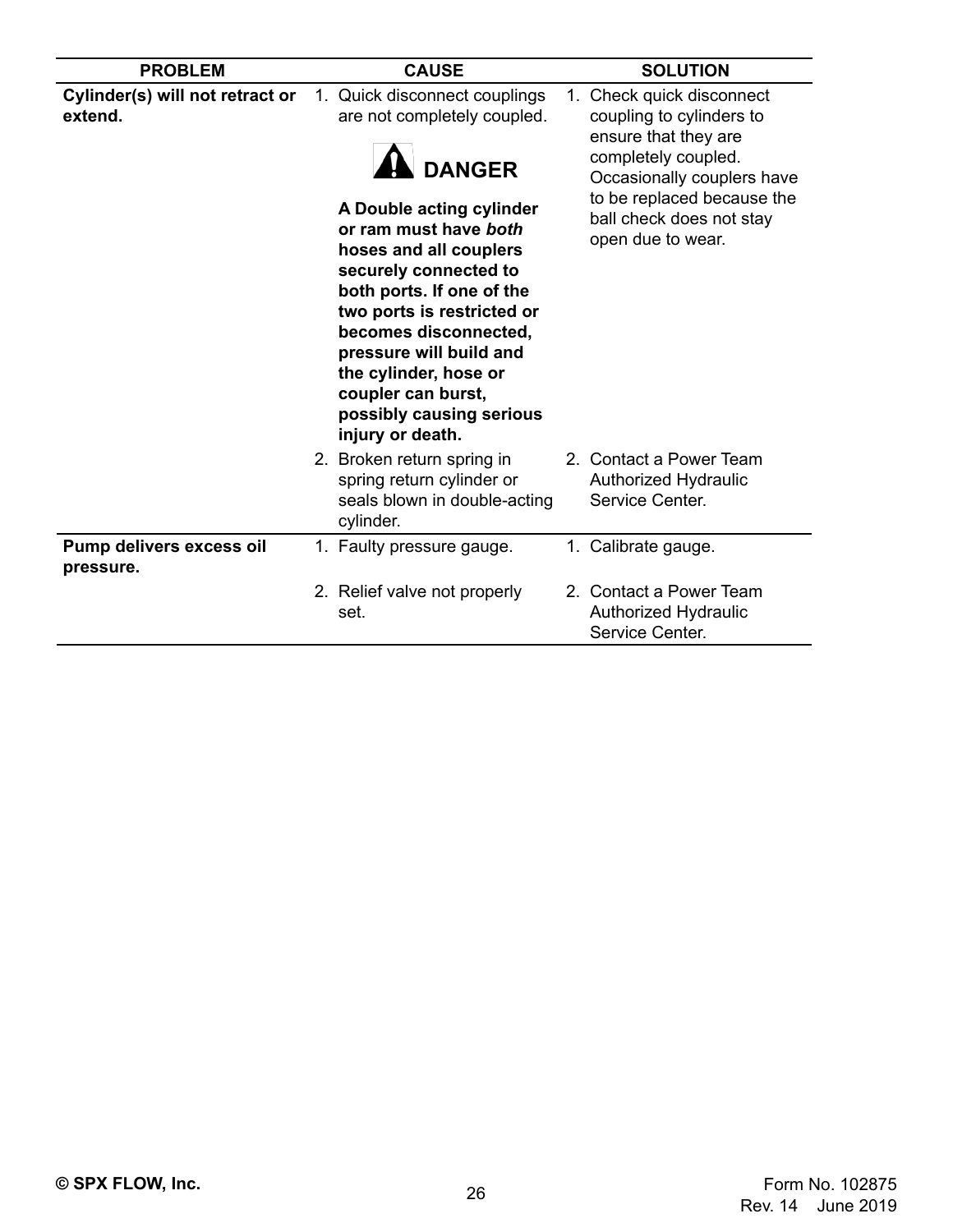# **SPX FLOW FACILITIES**

### North America Headquarters

5885 11th Street Rockford, IL 61109 USA

*Customer Service/Order Entry* Tel: +1 800 541 1418 Fax: +1 800 288 7031

**Send P.O's to:** info@powerteam.com

*Technical Services* Tel: +1 800 477 8326 Fax: +1 800 765 8326

### European Headquarters

Albert Thijsstraat 12 6471 WX Eygelshoven The Netherlands Tel: +31 45 567 8877

infoeurope@powerteam.com

### SEA Headquarters

20 Pioneer Crescent #06-01 West Park BizCentral Singapore 628555 Tel: +65 6264 4366 Fax: +65 6265 9133

infoasia@powerteam.com

### India Headquarters

SPX Flow Technology (India) Pvt. Limited Survey No. 275 Odhav, Ahmedabad - 382 415 Tel: +91-99099-85454 +91-97277-19950

india@powerteam.com

#### China Headquarters

7F Treasury Building 1568 Huashan Road Shanghai, 200052 China Tel: +86 21 2208 5888 Fax: +86 21 2208 5682

infochina@powerteam.com

### Australia Headquarters

SPX Flow Technology Australia Pty Ltd Quad 2, 6 Parkview Drive Homebush Bay NSW 2127 Tel: +61 02 9763 4900 Fax: +61 02 9763 7888

Ft.aus.cs@spxflow.com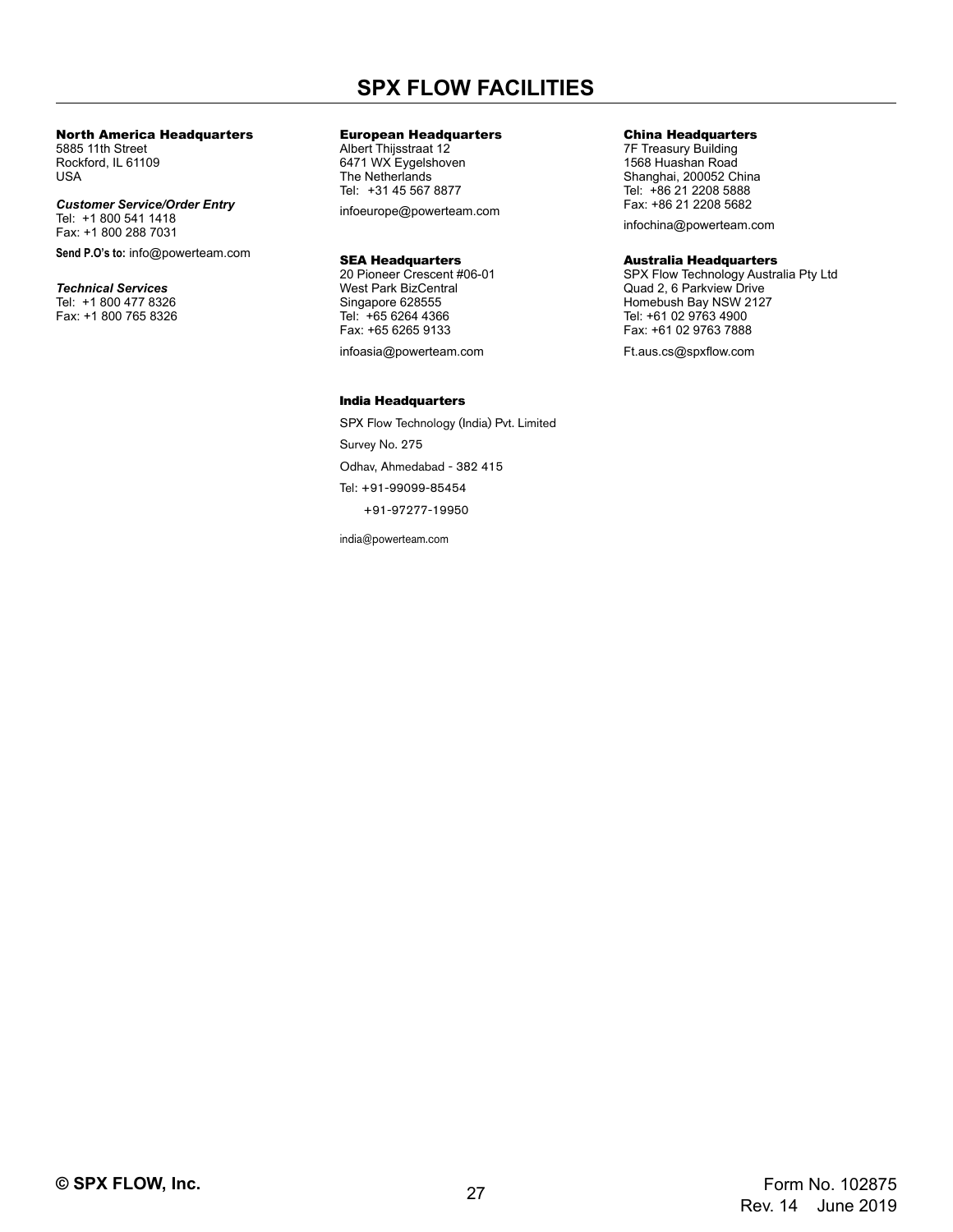### English Original

# **EC DECLARATION OF CONFORMITY**

<span id="page-27-0"></span>We declare under our sole responsibility that our Electric Pump Model:

### **\* PE8xx – E220 & PE8xx – E110 series**

to which this declaration relates are in conformity with the following:

### **EN, EN-ISO, ISO standards Title**

| Per the provisions of the Machinery Safety Directive<br>EN ISO 12100<br>EN 4413                                                                                        | Safety of machinery, basic concepts, general principles for<br>design, risk assessment & risk reduction<br>Hydraulic Fluid Power - general rules and safety<br>requirements for systems & their components | 2006/42 EC         |                    |
|------------------------------------------------------------------------------------------------------------------------------------------------------------------------|------------------------------------------------------------------------------------------------------------------------------------------------------------------------------------------------------------|--------------------|--------------------|
| Per the provisions of the EMC Directive                                                                                                                                |                                                                                                                                                                                                            | 2014/30 EU         |                    |
| EN 61000-4-2                                                                                                                                                           | Electromagnetic Discharge Immunity test                                                                                                                                                                    |                    |                    |
| EN 61000-4-3                                                                                                                                                           | Radiated, Radio Frequency, Electromagnetic Field<br>Immunity test                                                                                                                                          |                    |                    |
| EN 61000-4-4                                                                                                                                                           | Electrical Fast Transient / Burst Immunity test                                                                                                                                                            |                    |                    |
| EN 61000-4-5                                                                                                                                                           | Surge immunity test                                                                                                                                                                                        |                    |                    |
| EN 61000-4-6                                                                                                                                                           | Immunity to Conducted Disturbances, Induced by Radio-<br><b>Frequency Fields</b>                                                                                                                           |                    |                    |
| EN 61000-4-11                                                                                                                                                          | Voltage Dip and Interrupt test                                                                                                                                                                             |                    |                    |
| EN 55011                                                                                                                                                               | Industrial, Scientific and Medical (ISM) Radio Frequency                                                                                                                                                   |                    |                    |
|                                                                                                                                                                        | Equipment-Electromagnetic Disturbance Characteristics-<br><b>Limits and Methods of Measurement</b>                                                                                                         |                    |                    |
| Per the provisions of the Low Voltage Directive<br>2014/35 EU<br>EN 60204-1<br>Safety of Machinery - Electrical equipment of machines -<br>Part 1 General requirements |                                                                                                                                                                                                            |                    |                    |
| Per the provisions of the Noise Emission<br>EN 3200L0014<br><b>ISO 3744</b>                                                                                            | in the Environment by Equipment for Use Outdoors Directive<br>Noise emission in the environment for use outdoors<br>Sound Power Level Measurements                                                         | 2000/14 EC         |                    |
| guaranteed sound power level for this equipment :                                                                                                                      | measured sound power level on an equipment representative for this type :                                                                                                                                  | $82 \text{ dB}(A)$ | $86$ dB(A) or less |
| Per the provisions of the RoHS Directive                                                                                                                               | Restriction of the use of certain hazardous substances in<br>electrical and electronic equipment                                                                                                           | 2015/863 EU        |                    |

We hereby declare that the equipment specified under \* conforms to the above quoted European Community Directive(s) and Standard(s) as per the currently valid revision. SPX Hydraulic Technologies is certified and registered to ISO 9001: 2015.

The Netherlands January 16<sup>th</sup>, 2019

------------------------------------------ Andreas J. Klemm, PhD

**SPX Hydraulic Technologies**  $5885$  11<sup>th</sup> Street Rockford, IL 61109-3699

United States of America

#### **SPX Hydraulic Technologies**

**Andreas J. Klemm** SPX Hydraulic Technologies Albert Thijsstraat 12 NL-6471 WX Eygelshoven The Netherlands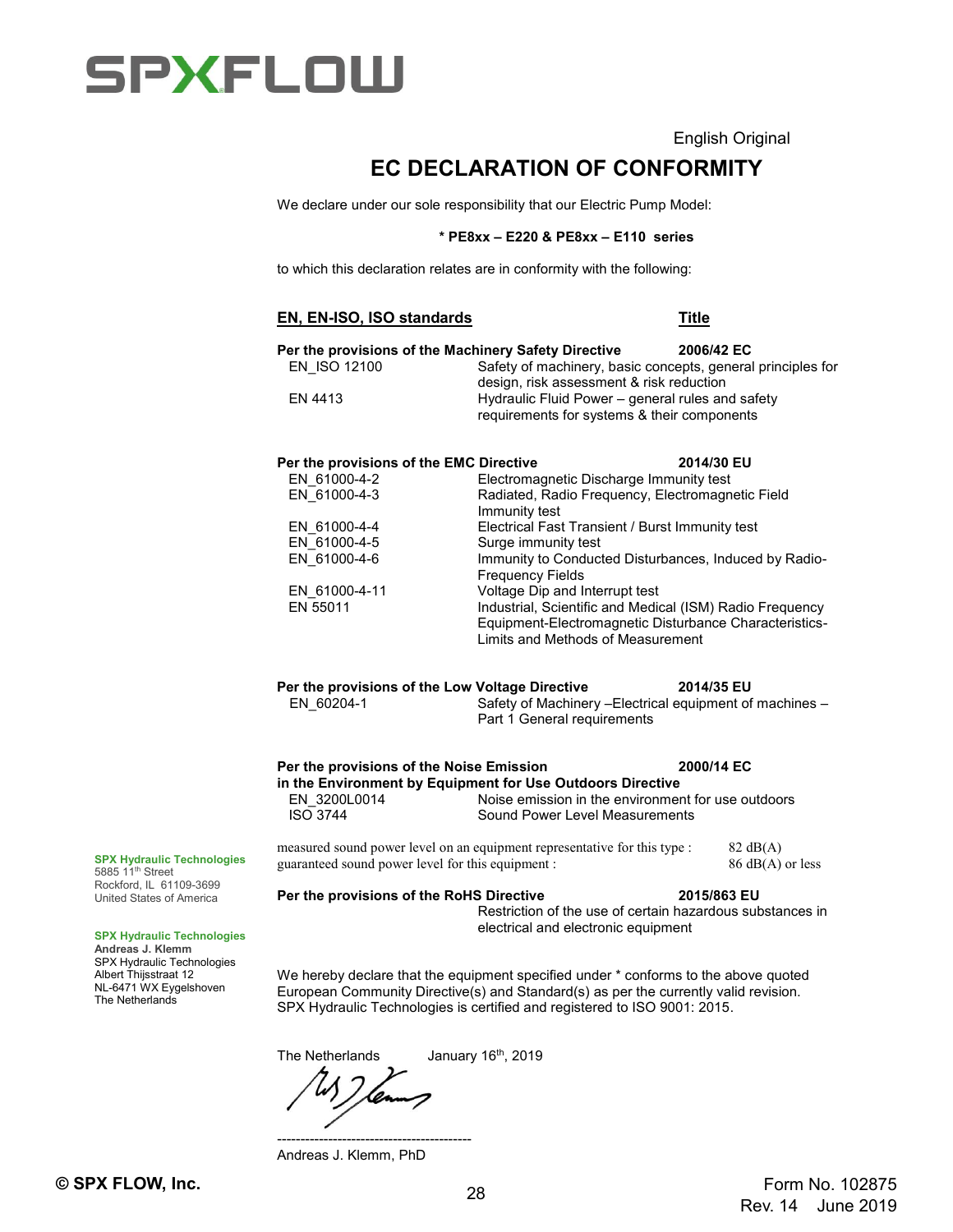English Original

# **EC DECLARATION OF CONFORMITY**

We declare under our sole responsibility that our Gas/Petrol powered Hydraulic Pump Models:

> **\* PG18 series, PG30 series PG55 series, PG120 series PG400 series PG182HP-Rxxx**

to which this declaration relates are in conformity with the following:

### **EN, EN-ISO, ISO standards Title**

**Per the provisions of the Machinery Safety Directive 2006/42/EC**<br>EN ISO 12100 Safety of machinery, basic concepts, general Safety of machinery, basic concepts, general principles for design, risk assessment & risk reduction EN 4413 Hydraulic Fluid Power – general rules and safety requirements for systems & their components

**Per the provisions of the EMC Directive, automotive 2004/104/EC** Vehicles, boats and internal combustion engines - Radio disturbance characteristics - Limits and methods of measurement for the protection of off-board receivers

| Per the provisions of the Noise Emission                   |                                | 2000/14/EC                                         |  |
|------------------------------------------------------------|--------------------------------|----------------------------------------------------|--|
| in the Environment by Equipment for Use Outdoors Directive |                                |                                                    |  |
| EN 3200L0014                                               |                                | Noise emission in the environment for use outdoors |  |
| <b>ISO 3744</b>                                            | Sound Power Level Measurements |                                                    |  |
|                                                            |                                |                                                    |  |

measured sound power level on an equipment representative for this type : 90 dB(A) guaranteed sound power level for this equipment : 96 dB(A) or less

**SPX Hydraulic Technologies** 5885 11<sup>th</sup> Street Rockford, IL 61109-3699 United States of America

### **SPX Hydraulic Technologies**

**Andreas J. Klemm** SPX Hydraulic Technologies Albert Thijsstraat 12 NL-6471 WX Eygelshoven The Netherlands

We hereby declare that the equipment specified under \* conforms to the above quoted European Community Directive(s) and Standard(s) as per the currently valid revision� SPX Hydraulic Technologies is certified and registered to ISO 9001: 2015.

---------------------------------------------------------- Andreas J. Klemm, PhD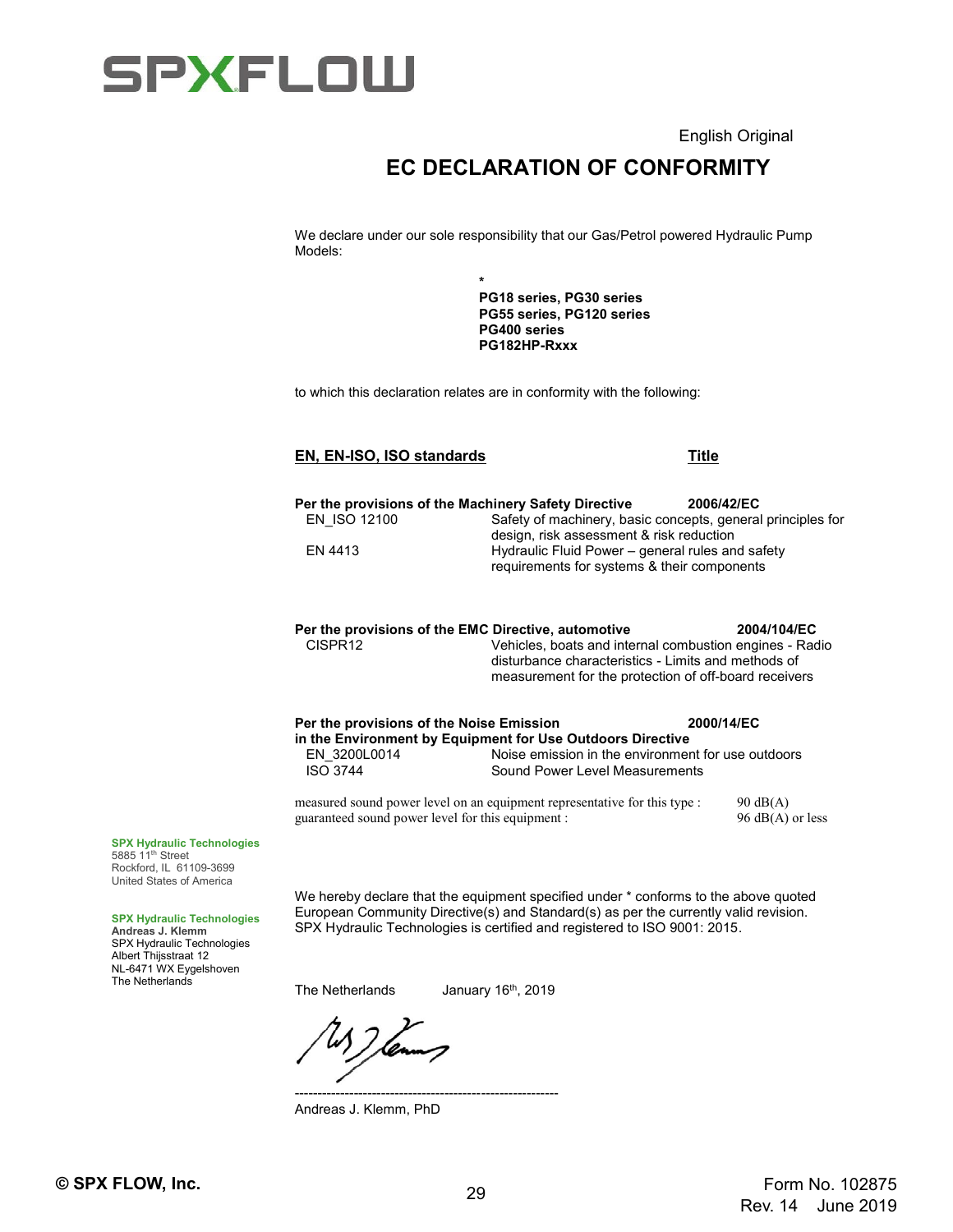English Original

# **EC DECLARATION OF CONFORMITY**

We declare under our sole responsibility that our Air - driven Pump Model:

### **\* PA17 - series**

to which this declaration relates are in conformity with the following:

### **EN, EN-ISO, ISO standards Title**

|              | Per the provisions of the Machinery Safety Directive | 2006/42 EC                                                  |
|--------------|------------------------------------------------------|-------------------------------------------------------------|
| EN ISO 12100 |                                                      | Safety of machinery, basic concepts, general principles for |
|              | design, risk assessment & risk reduction             |                                                             |
| EN 4413      | Hydraulic Fluid Power – general rules and safety     |                                                             |
|              | requirements for systems & their components          |                                                             |
| EN 4414      | Pneumatic Fluid Power – general rules and safety     |                                                             |
|              | requirements for systems & their components          |                                                             |

| Per the provisions of the Noise Emission                   | 2000/14 EC                                         |  |  |  |
|------------------------------------------------------------|----------------------------------------------------|--|--|--|
| in the Environment by Equipment for Use Outdoors Directive |                                                    |  |  |  |
| EN 3200L0014                                               | Noise emission in the environment for use outdoors |  |  |  |
| <b>ISO 3744</b>                                            | Sound Power Level Measurements                     |  |  |  |
|                                                            |                                                    |  |  |  |

measured sound power level on an equipment representative for this type : 94 dB(A) guaranteed sound power level for this equipment : 95 dB(A) or less

### **SPX Hydraulic Technologies**

5885 11<sup>th</sup> Street Rockford, IL 61109-3699 United States of America

We hereby declare that the equipment specified under  $*$  conforms to the above quoted European Community Directive(s) and Standard(s) as per the currently valid revision. SPX Hydraulic Technologies is certified and registered to ISO 9001: 2015.

#### **SPX Hydraulic Technologies**

**Andreas J. Klemm** SPX Hydraulic Technologies Albert Thijsstraat 12 NL-6471 WX Eygelshoven The Netherlands

------------------------------------------ Andreas J. Klemm, PhD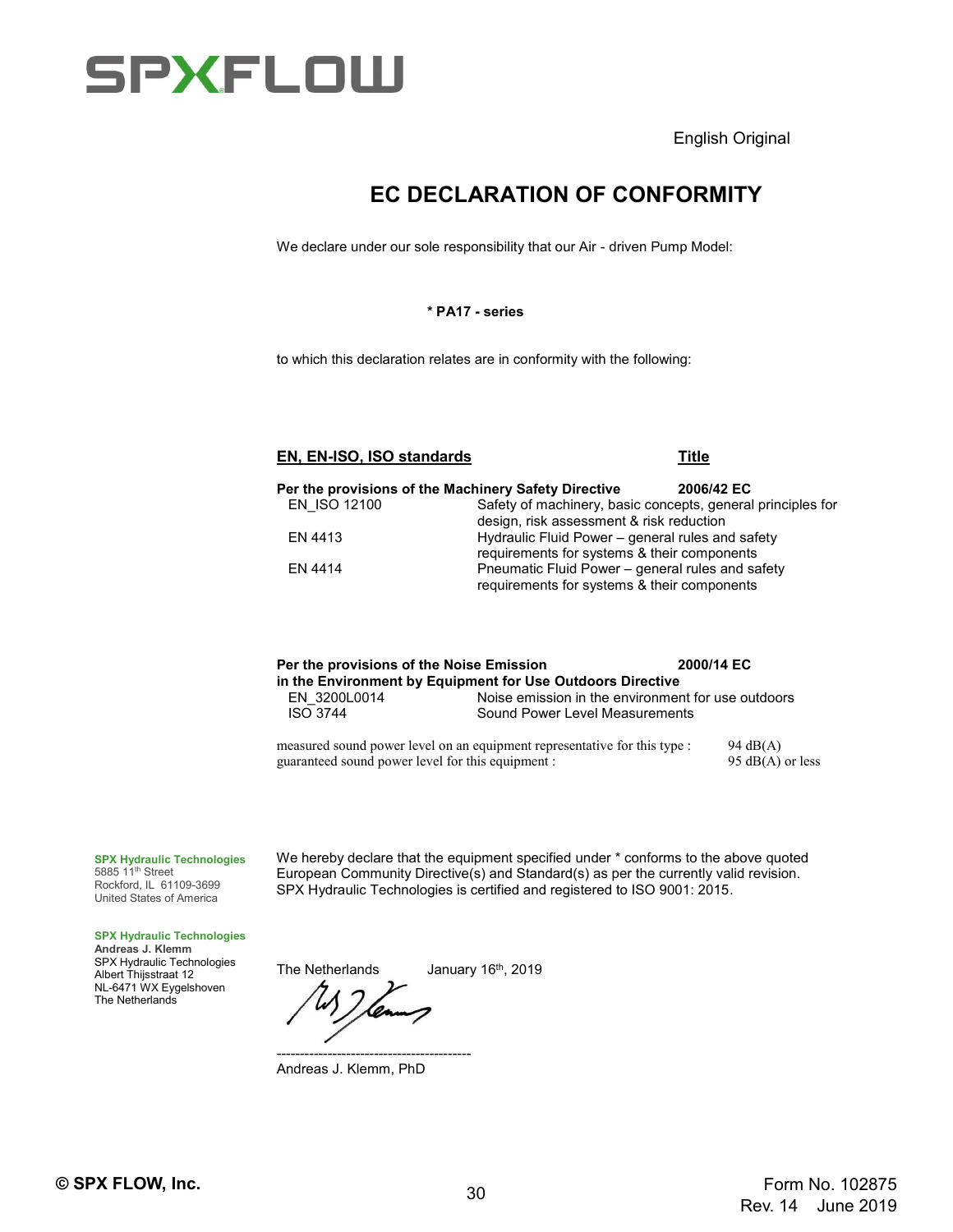English Original

# **EC DECLARATION OF CONFORMITY**

We declare under our sole responsibility that our Air - driven Pump Model:

### **\* PA46 - series**

to which this declaration relates are in conformity with the following:

### **EN, EN-ISO, ISO standards Title**

|              | Per the provisions of the Machinery Safety Directive | 2006/42 EC                                                  |  |
|--------------|------------------------------------------------------|-------------------------------------------------------------|--|
| EN ISO 12100 |                                                      | Safety of machinery, basic concepts, general principles for |  |
|              | design, risk assessment & risk reduction             |                                                             |  |
| EN 4413      | Hydraulic Fluid Power – general rules and safety     |                                                             |  |
|              | requirements for systems & their components          |                                                             |  |
| EN 4414      | Pneumatic Fluid Power – general rules and safety     |                                                             |  |
|              | requirements for systems & their components          |                                                             |  |

| Per the provisions of the Noise Emission                   |                                | 2000/14 EC                                         |  |
|------------------------------------------------------------|--------------------------------|----------------------------------------------------|--|
| in the Environment by Equipment for Use Outdoors Directive |                                |                                                    |  |
| EN 3200L0014                                               |                                | Noise emission in the environment for use outdoors |  |
| <b>ISO 3744</b>                                            | Sound Power Level Measurements |                                                    |  |
|                                                            |                                |                                                    |  |

measured sound power level on an equipment representative for this type : 91 dB(A) guaranteed sound power level for this equipment : 94 dB(A) or less

### **SPX Hydraulic Technologies**

5885 11<sup>th</sup> Street Rockford, IL 61109-3699 United States of America We hereby declare that the equipment specified under  $*$  conforms to the above quoted European Community Directive(s) and Standard(s) as per the currently valid revision. SPX Hydraulic Technologies is certified and registered to ISO 9001: 2015.

#### **SPX Hydraulic Technologies**

**Andreas J. Klemm** SPX Hydraulic Technologies Albert Thijsstraat 12 NL-6471 WX Eygelshoven The Netherlands

------------------------------------------ Andreas J. Klemm, PhD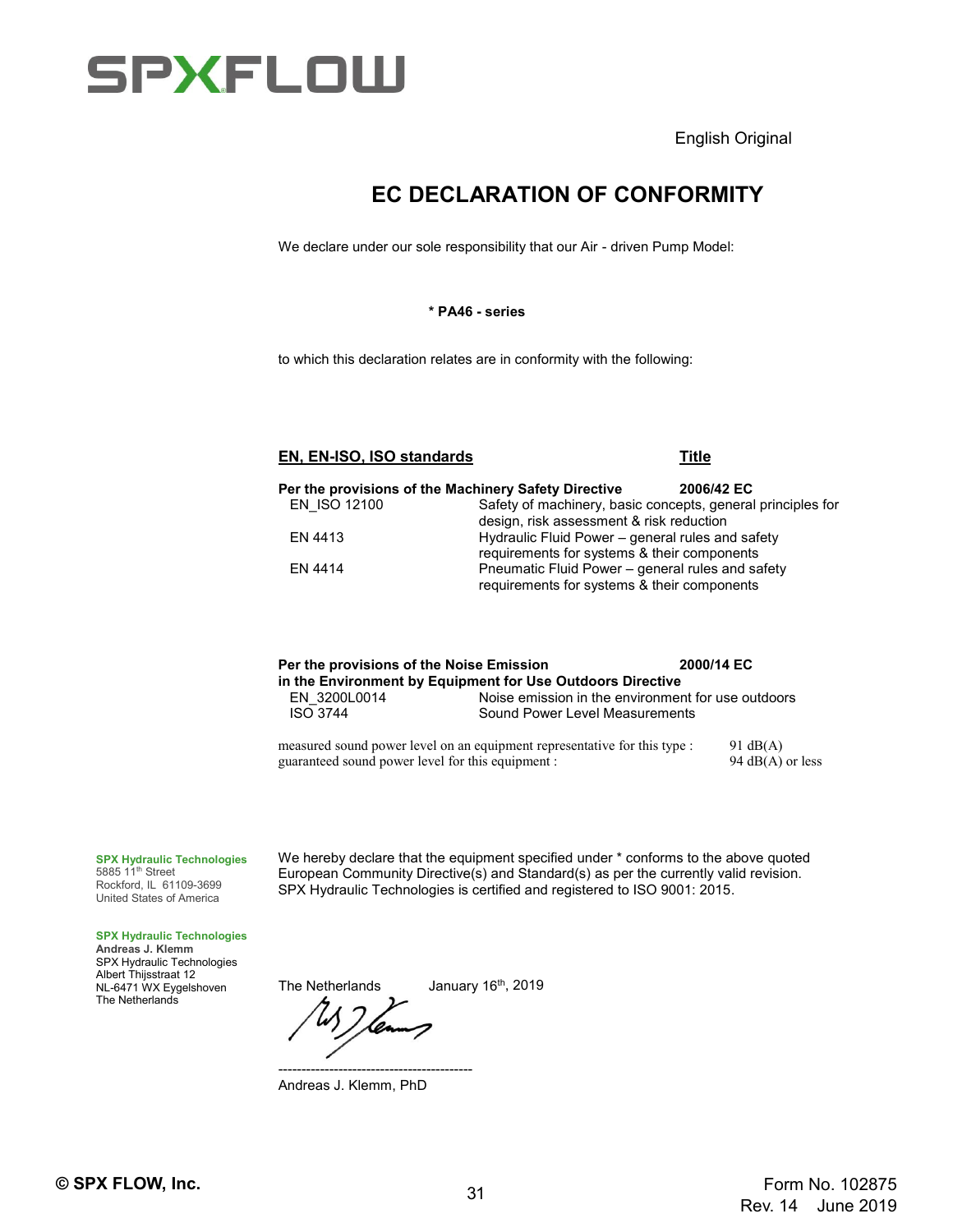English Original

# **EC DECLARATION OF CONFORMITY**

We declare under our sole responsibility that our Air - driven Pump Model:

### **\* PA55 - series**

to which this declaration relates are in conformity with the following:

### **EN, EN-ISO, ISO standards Title**

**Per the provisions of the Machinery Safety Directive 2006/42 EC**<br>EN ISO 12100 Safety of machinery, basic concepts, general Safety of machinery, basic concepts, general principles for design, risk assessment & risk reduction EN 4413 Hydraulic Fluid Power – general rules and safety requirements for systems & their components EN 4414 **Pneumatic Fluid Power – general rules and safety** requirements for systems & their components

| Per the provisions of the Noise Emission                   |                                | 2000/14 EC                                         |  |  |  |
|------------------------------------------------------------|--------------------------------|----------------------------------------------------|--|--|--|
| in the Environment by Equipment for Use Outdoors Directive |                                |                                                    |  |  |  |
| EN 3200L0014                                               |                                | Noise emission in the environment for use outdoors |  |  |  |
| <b>ISO 3744</b>                                            | Sound Power Level Measurements |                                                    |  |  |  |
|                                                            |                                |                                                    |  |  |  |
|                                                            |                                |                                                    |  |  |  |

measured sound power level on an equipment representative for this type : 83 dB(A) guaranteed sound power level for this equipment : 89 dB(A) or less

### **SPX Hydraulic Technologies**

5885 11<sup>th</sup> Street Rockford, IL 61109-3699 United States of America

**SPX Hydraulic Technologies Andreas J. Klemm** SPX Hydraulic Technologies Albert Thijsstraat 12 NL-6471 WX Eygelshoven The Netherlands

We hereby declare that the equipment specified under  $*$  conforms to the above quoted European Community Directive(s) and Standard(s) as per the currently valid revision� SPX Hydraulic Technologies is certified and registered to ISO 9001: 2015.

------------------------------------------ Andreas J. Klemm, PhD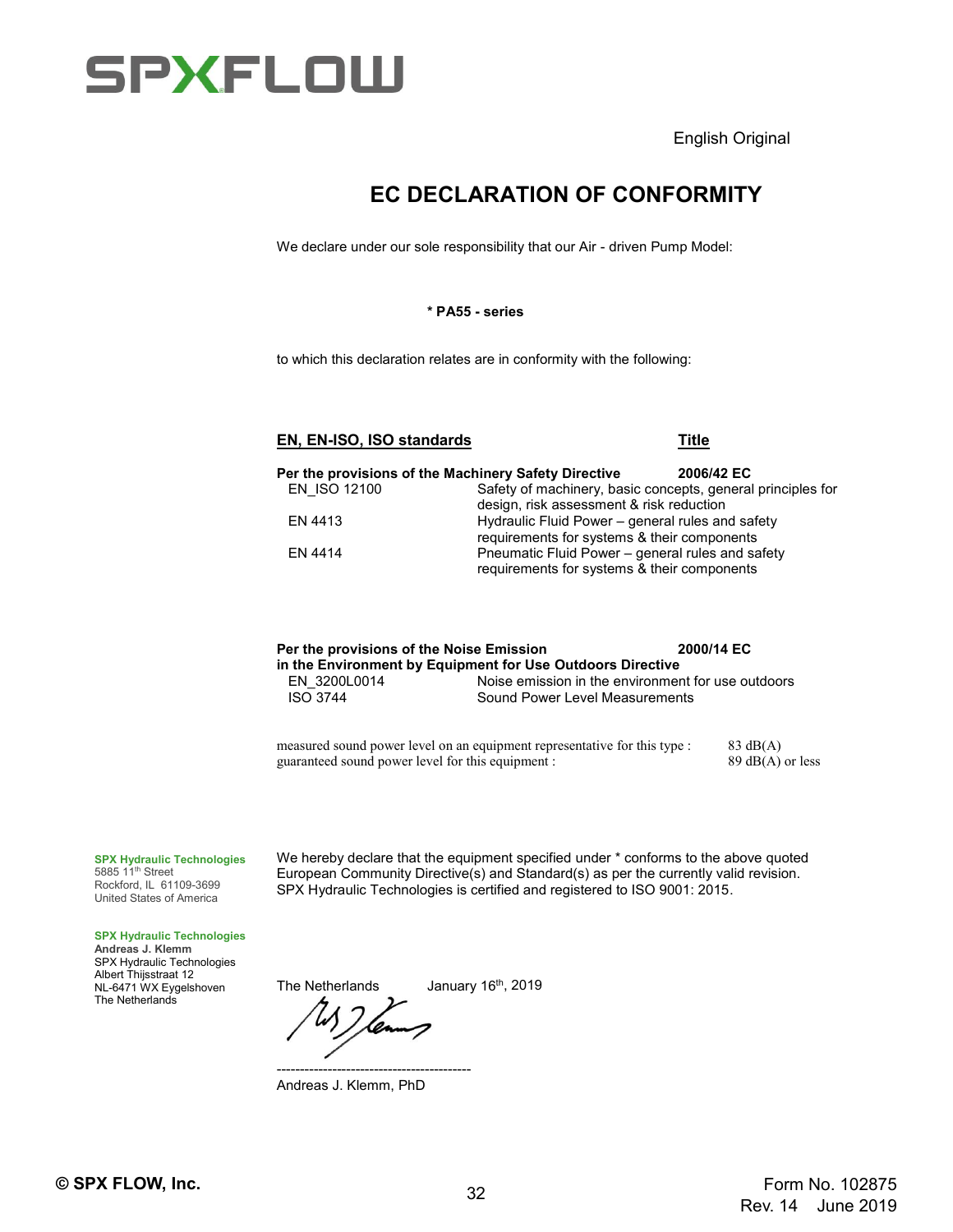### English Original

# **EC DECLARATION OF CONFORMITY**

We declare under our sole responsibility that our Electric Pump Model:

### **\* PE46xx – E220 & PE46xx – E110 series**

to which this declaration relates are in conformity with the following:

### **EN, EN-ISO, ISO standards Title Per the provisions of the Machinery Safety Directive 2006/42 EC<br>EN ISO 12100 Safety of machinery, basic concepts, genera** Safety of machinery, basic concepts, general principles for design, risk assessment & risk reduction EN 4413 Hydraulic Fluid Power – general rules and safety requirements for systems & their components **Per the provisions of the EMC Directive 2014/30 EU**<br>Electromagnetic Discharge Immunity test Electromagnetic Discharge Immunity test EN\_61000-4-3 Radiated, Radio Frequency, Electromagnetic Field Immunity test EN 61000-4-4 Electrical Fast Transient / Burst Immunity test EN\_61000-4-5 Surge immunity test<br>EN\_61000-4-6 1mmunity to Conduct Immunity to Conducted Disturbances, Induced by Radio-Frequency Fields EN\_61000-4-11 Voltage Dip and Interrupt test<br>EN 55011 Industrial, Scientific and Medic Industrial, Scientific and Medical (ISM) Radio Frequency Equipment-Electromagnetic Disturbance Characteristics-Limits and Methods of Measurement **Per the provisions of the Low Voltage Directive 2014/35 EU<br>EN 60204-1 Safety of Machinery – Electrical equipment of** Safety of Machinery –Electrical equipment of machines – Part 1 General requirements **Per the provisions of the Noise Emission 2000/14 EC in the Environment by Equipment for Use Outdoors Directive** EN\_3200L0014 Noise emission in the environment for use outdoors<br>ISO 3744 Sound Power Level Measurements Sound Power Level Measurements measured sound power level on an equipment representative for this type : 77 dB(A) quaranteed sound power level for this equipment : 81 dB(A) or less guaranteed sound power level for this equipment : **Per the provisions of the RoHS Directive 2015/863 EU** Restriction of the use of certain hazardous substances in electrical and electronic equipment We hereby declare that the equipment specified under \* conforms to the above quoted European Community Directive(s) and Standard(s) as per the currently valid revision� SPX Hydraulic Technologies is certified and registered to ISO 9001: 2015.

The Netherlands January 16<sup>th</sup>, 2019

------------------------------------------ Andreas J. Klemm, PhD

**SPX Hydraulic Technologies** 5885 11th Street Rockford, IL 61109-3699 United States of America

#### **SPX Hydraulic Technologies**

**Andreas J. Klemm** SPX Hydraulic Technologies Albert Thijsstraat 12 NL-6471 WX Eygelshoven The Netherlands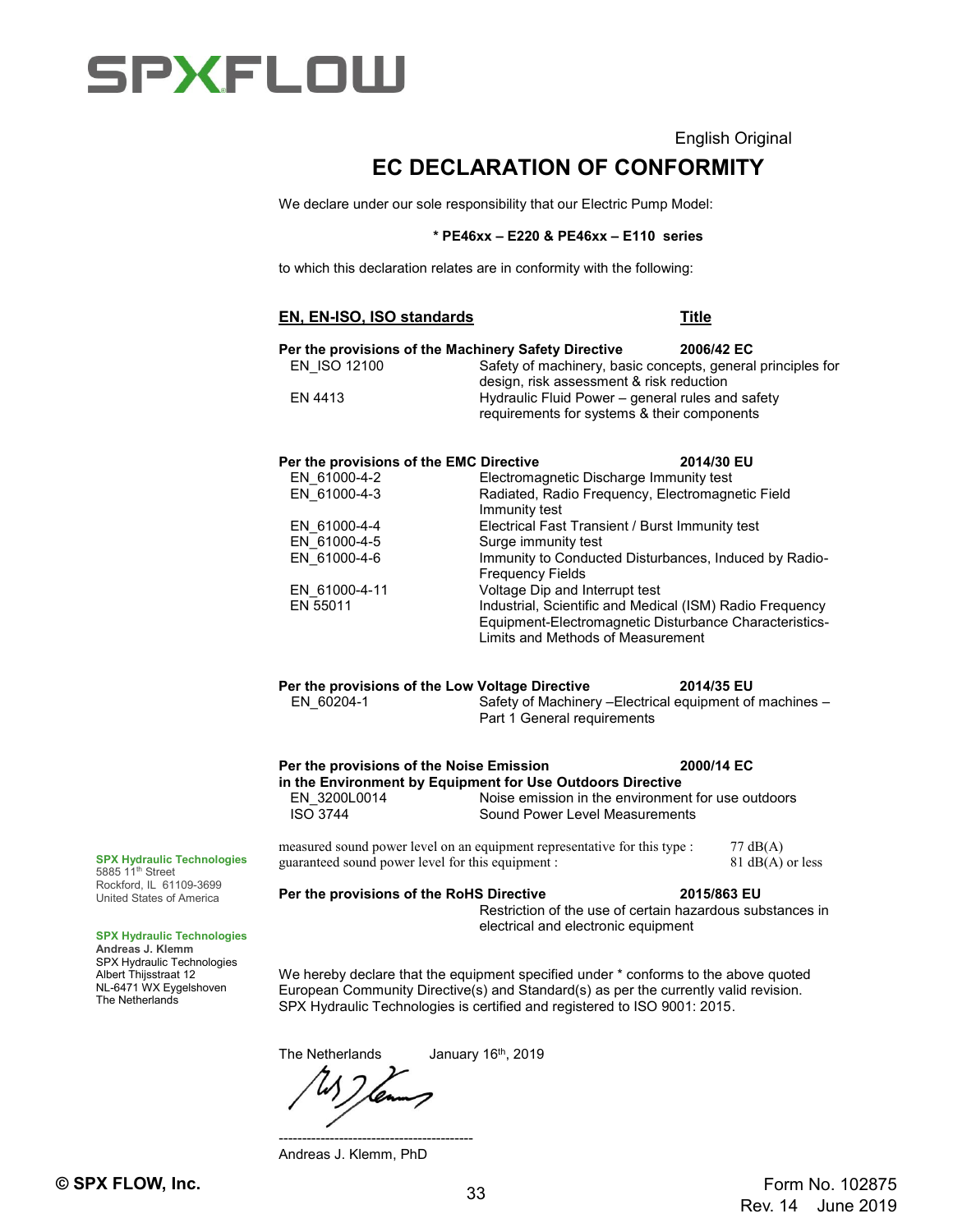

English Original

# **EC DECLARATION OF CONFORMITY**

We declare under our sole responsibility that our Electric Pump Model:

### **\* PQ120xx – E380 series**

to which this declaration relates are in conformity with the following:

### **EN, EN-ISO, ISO standards Title**

| Per the provisions of the Machinery Safety Directive<br>EN ISO 12100<br>FN 4413                                                                      | Safety of machinery, basic concepts, general principles for<br>design, risk assessment & risk reduction<br>Hydraulic Fluid Power - general rules and safety<br>requirements for systems & their components                                                                                                                                                                                                                                                              | 2006/42 EC  |                    |
|------------------------------------------------------------------------------------------------------------------------------------------------------|-------------------------------------------------------------------------------------------------------------------------------------------------------------------------------------------------------------------------------------------------------------------------------------------------------------------------------------------------------------------------------------------------------------------------------------------------------------------------|-------------|--------------------|
| Per the provisions of the EMC Directive<br>EN 61000-4-2<br>EN 61000-4-3<br>EN 61000-4-4<br>EN 61000-4-5<br>EN 61000-4-6<br>EN 61000-4-11<br>EN 55011 | Electromagnetic Discharge Immunity test<br>Radiated, Radio Frequency, Electromagnetic Field<br>Immunity test<br>Electrical Fast Transient / Burst Immunity test<br>Surge immunity test<br>Immunity to Conducted Disturbances, Induced by Radio-<br><b>Frequency Fields</b><br>Voltage Dip and Interrupt test<br>Industrial, Scientific and Medical (ISM) Radio Frequency<br>Equipment-Electromagnetic Disturbance Characteristics-<br>Limits and Methods of Measurement | 2014/30 EU  |                    |
| Per the provisions of the Low Voltage Directive<br>EN 60204-1                                                                                        | Safety of Machinery - Electrical equipment of machines -<br>Part 1 General requirements                                                                                                                                                                                                                                                                                                                                                                                 | 2014/35 EU  |                    |
| Per the provisions of the Noise Emission<br>EN 3200L0014<br><b>ISO 3744</b>                                                                          | in the Environment by Equipment for Use Outdoors Directive<br>Noise emission in the environment for use outdoors<br>Sound Power Level Measurements<br>measured sound power level on an equipment representative for this type :                                                                                                                                                                                                                                         | 2000/14 EC  | $77 \text{ dB}(A)$ |
| guaranteed sound power level for this equipment :<br>Per the provisions of the RoHS Directive                                                        | Restriction of the use of certain hazardous substances in<br>electrical and electronic equipment                                                                                                                                                                                                                                                                                                                                                                        | 2015/863 EU | $81$ dB(A) or less |
|                                                                                                                                                      | We hereby declare that the equipment specified under * conforms to the above quoted<br>European Community Directive(s) and Standard(s) as per the currently valid revision.<br>SPX Hydraulic Technologies is certified and registered to ISO 9001: 2015.                                                                                                                                                                                                                |             |                    |

The Netherlands January 16<sup>th</sup>, 2019

------------------------------------------ Andreas J. Klemm, PhD

**SPX Hydraulic Technologies** 5885 11<sup>th</sup> Street Rockford, IL 61109-3699 United States of America

**SPX Hydraulic Technologies**

**Andreas J. Klemm** SPX Hydraulic Technologies Albert Thijsstraat 12 NL-6471 WX Eygelshoven The Netherlands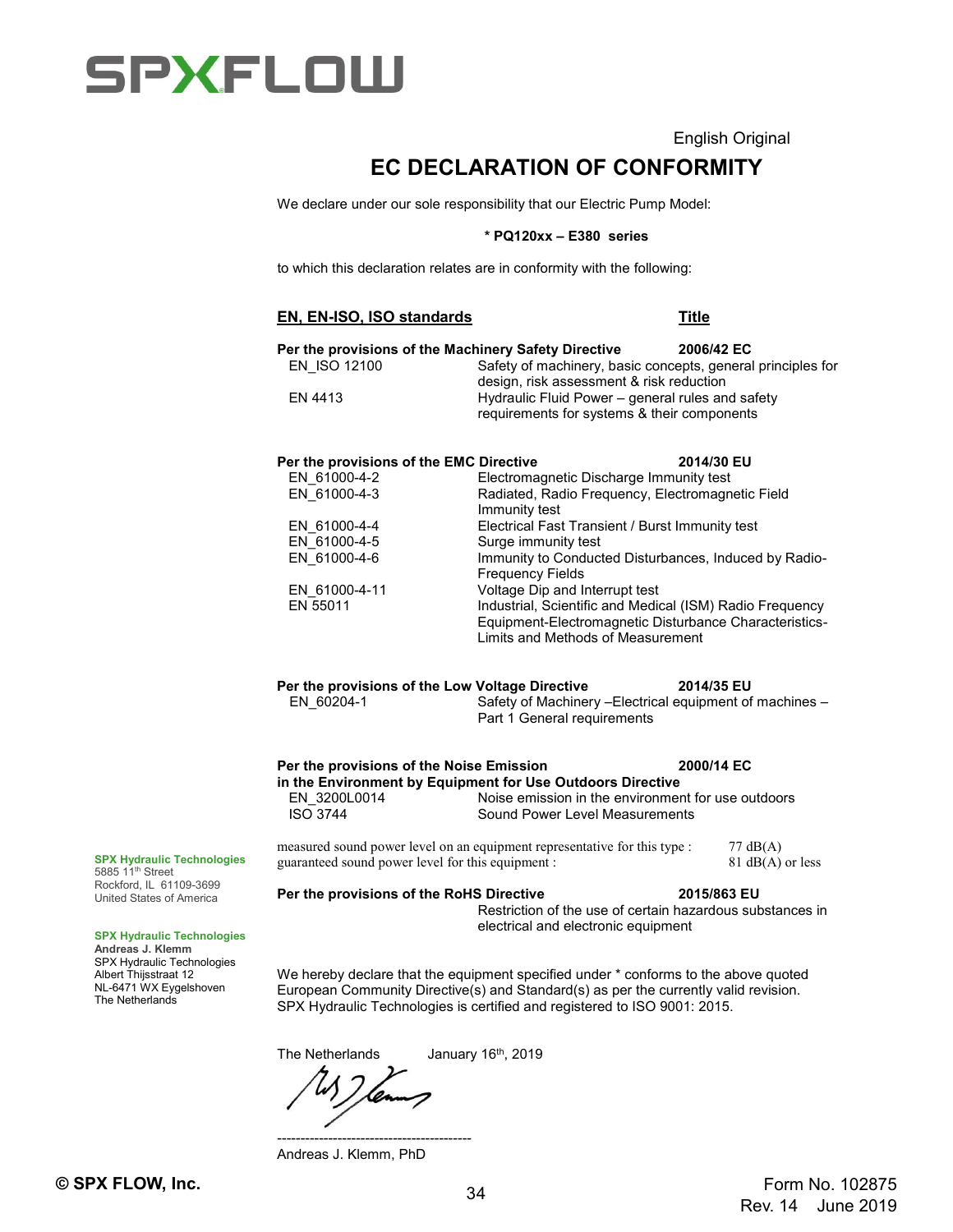

# English Original **EC DECLARATION OF CONFORMITY**

We declare under our sole responsibility that our Electric Pump Model:

### **\* PE30xx – E220 & PE30xx – E110 series**

to which this declaration relates are in conformity with the following:

|                                                                                               |                                                                                                                                                         | <b>Title</b>                           |  |
|-----------------------------------------------------------------------------------------------|---------------------------------------------------------------------------------------------------------------------------------------------------------|----------------------------------------|--|
| Per the provisions of the Machinery Safety Directive<br>EN ISO 12100                          | Safety of machinery, basic concepts, general principles for                                                                                             | 2006/42 EC                             |  |
| EN 4413                                                                                       | design, risk assessment & risk reduction<br>Hydraulic Fluid Power - general rules and safety<br>requirements for systems & their components             |                                        |  |
| Per the provisions of the EMC Directive                                                       |                                                                                                                                                         | 2014/30 EU                             |  |
| EN 61000-4-2<br>EN 61000-4-3                                                                  | Electromagnetic Discharge Immunity test<br>Radiated, Radio Frequency, Electromagnetic Field<br>Immunity test                                            |                                        |  |
| EN 61000-4-4                                                                                  | Electrical Fast Transient / Burst Immunity test                                                                                                         |                                        |  |
| EN 61000-4-5                                                                                  | Surge immunity test                                                                                                                                     |                                        |  |
| EN 61000-4-6                                                                                  | Immunity to Conducted Disturbances, Induced by Radio-<br><b>Frequency Fields</b>                                                                        |                                        |  |
| EN_61000-4-11                                                                                 | Voltage Dip and Interrupt test                                                                                                                          |                                        |  |
| EN 55011                                                                                      | Industrial, Scientific and Medical (ISM) Radio Frequency<br>Equipment-Electromagnetic Disturbance Characteristics-<br>Limits and Methods of Measurement |                                        |  |
| Per the provisions of the Low Voltage Directive<br>EN 60204-1                                 | Safety of Machinery - Electrical equipment of machines -<br>Part 1 General requirements                                                                 | 2014/35 EU                             |  |
| Per the provisions of the Noise Emission                                                      |                                                                                                                                                         | 2000/14 EC                             |  |
| EN 3200L0014<br><b>ISO 3744</b>                                                               | in the Environment by Equipment for Use Outdoors Directive<br>Noise emission in the environment for use outdoors<br>Sound Power Level Measurements      |                                        |  |
|                                                                                               | measured sound power level on an equipment representative for this type :                                                                               | $82 \text{ dB}(A)$<br>87 dB(A) or less |  |
| guaranteed sound power level for this equipment :<br>Per the provisions of the RoHS Directive | Restriction of the use of certain hazardous substances in                                                                                               | 2015/863 EU                            |  |
|                                                                                               | electrical and electronic equipment                                                                                                                     |                                        |  |
|                                                                                               |                                                                                                                                                         |                                        |  |

**SPX Hydraulic Technologies**<br>5885 11<sup>th</sup> Street Rockford, IL 61109-3699 United States of America

#### **SPX Hydraulic Technologi**

**Andreas J. Klemm** SPX Hydraulic Technologies Albert Thijsstraat 12 NL-6471 WX Eygelshoven The Netherlands

> ------------------------------------------ Andreas J. Klemm, PhD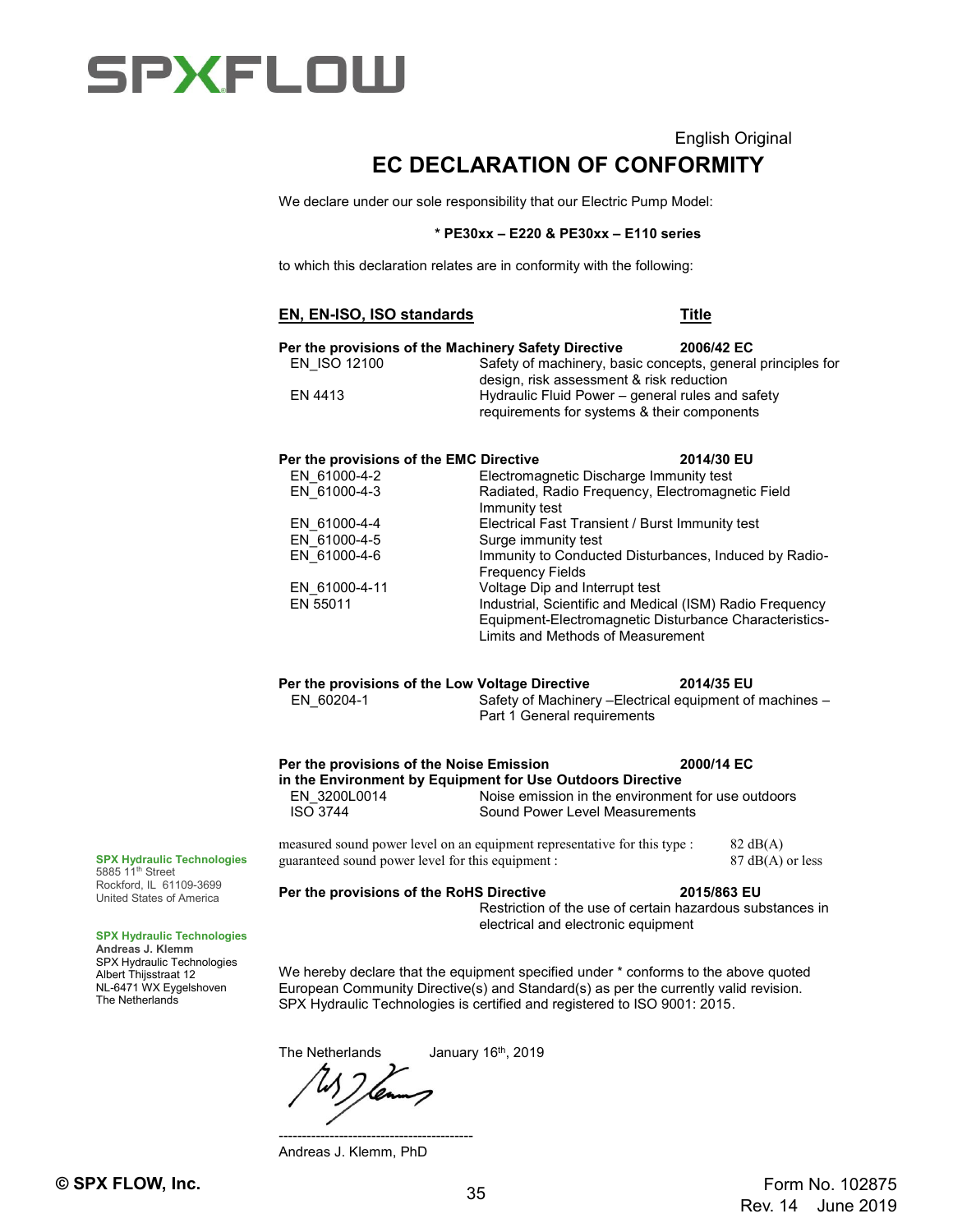English Original

# **EC DECLARATION OF CONFORMITY**

We declare under our sole responsibility that our Electric Pump Model:

### **\* PE17xx – E220 series**

to which this declaration relates are in conformity with the following:

### **EN, EN-ISO, ISO standards Title**

| EN ISO 12100                            | Per the provisions of the Machinery Safety Directive ___________________________<br>Safety of machinery, basic concepts, general principles for<br>design, risk assessment & risk reduction |            |  |
|-----------------------------------------|---------------------------------------------------------------------------------------------------------------------------------------------------------------------------------------------|------------|--|
| EN 4413                                 | Hydraulic Fluid Power – general rules and safety<br>requirements for systems & their components                                                                                             |            |  |
| Per the provisions of the EMC Directive |                                                                                                                                                                                             | 2014/30 EU |  |
| EN 61000-4-2                            | Electromagnetic Discharge Immunity test                                                                                                                                                     |            |  |
| EN 61000-4-3                            | Radiated, Radio Frequency, Electromagnetic Field<br>Immunity test                                                                                                                           |            |  |
| EN 61000-4-4                            | Electrical Fast Transient / Burst Immunity test                                                                                                                                             |            |  |
| EN 61000-4-5                            | Surge immunity test                                                                                                                                                                         |            |  |
| EN 61000-4-6                            | Immunity to Conducted Disturbances, Induced by Radio-<br><b>Frequency Fields</b>                                                                                                            |            |  |
| EN 61000-4-11                           | Voltage Dip and Interrupt test                                                                                                                                                              |            |  |
| EN 55011                                | Industrial, Scientific and Medical (ISM) Radio Frequency<br>Equipment-Electromagnetic Disturbance Characteristics-<br>Limits and Methods of Measurement                                     |            |  |

### **Per the provisions of the Low Voltage Directive 2014/35 EU** EN 60204-1 Safety of Machinery –Electrical equipment of machines –

Part 1 General requirements

### **Per the provisions of the Noise Emission 2000/14 EC in the Environment by Equipment for Use Outdoors Directive** Noise emission in the environment for use outdoors

ISO 3744 Sound Power Level Measurements

measured sound power level on an equipment representative for this type :  $67 \text{ dB}(A)$ guaranteed sound power level for this equipment : 81 dB(A) or less

### **Per the provisions of the RoHS Directive 2015/863 EU**

Restriction of the use of certain hazardous substances in electrical and electronic equipment

We hereby declare that the equipment specified under  $*$  conforms to the above quoted European Community Directive(s) and Standard(s) as per the currently valid revision. SPX Hydraulic Technologies is certified and registered to ISO 9001: 2015.

The Netherlands January 16<sup>th</sup>, 2019

------------------------------------------ Andreas J. Klemm, PhD

**SPX Hydraulic Technologies** 5885 11<sup>th</sup> Street

Rockford, IL 61109-3699 United States of America

#### **SPX Hydraulic Technologies**

**Andreas J. Klemm** SPX Hydraulic Technologies Albert Thijsstraat 12 NL-6471 WX Eygelshoven The Netherlands